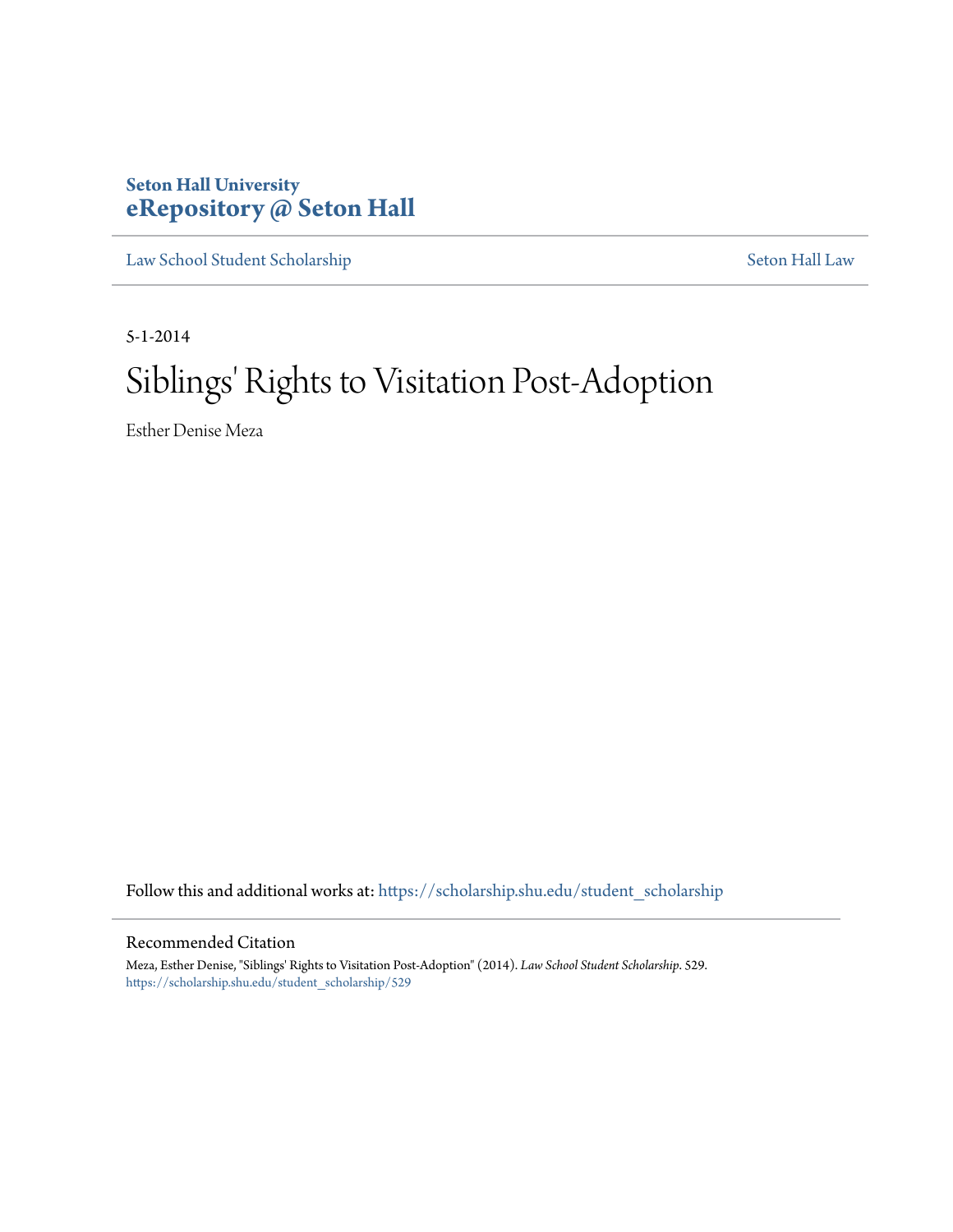#### Siblings' Rights to Visitations Post-Adoption

# I. Introduction

 $\overline{a}$ 

The social and emotional significance of sibling relationships has grown in recognition as a result of social science research and is reflected in legislation on both the federal and state level. In addition, courts have acknowledged the lifelong adverse effects that legally severing these relationships could have on children particularly those in foster care situations. Despite their significance, children in out-of-home care are frequently separated while under State care and can be adopted by separate families post termination of parental rights. While both state and federal statutes exist aimed at nurturing and preserving sibling bonds during children's stay in foster care placement, none provide for continued contact post adoption. As a result, siblings entering foster care with preexisting relationships to one another face the additional trauma of not being able to remain in contact with one another post adoption.

Some advocates argue that siblings have a constitutionally based liberty interest to family privacy grounded in the Fourteenth Amendment Due Process Clause or the First Amendment freedom of association, and as such, are entitled to continued contact and visitations in the post adoption context. However, to date no court has recognized nor denied these interest and many seem to direct this issue to the legislative process. Additionally, even if such interests were recognized, they are not likely to be absolute or protect children in foster care from being ultimately separated before and post adoption.<sup>1</sup> Just as parental rights to family autonomy are subject to State interference when the health, safety and welfare of children are

<sup>&</sup>lt;sup>1</sup> Prince v. Massachusetts, 321 U.S. 158, 166-67 (1944) ("[N]either rights of religion nor rights of parenthood are beyond limitation. Acting to guard the general interest in youth's well-being, the state as parens patriae may restrict the parent's control by requiring school attendance, regulating or prohibiting the child's labor, and in many other ways. Its authority is not nullified merely because the parent grounds his claim to control the child's course of conduct on religion or conscience.").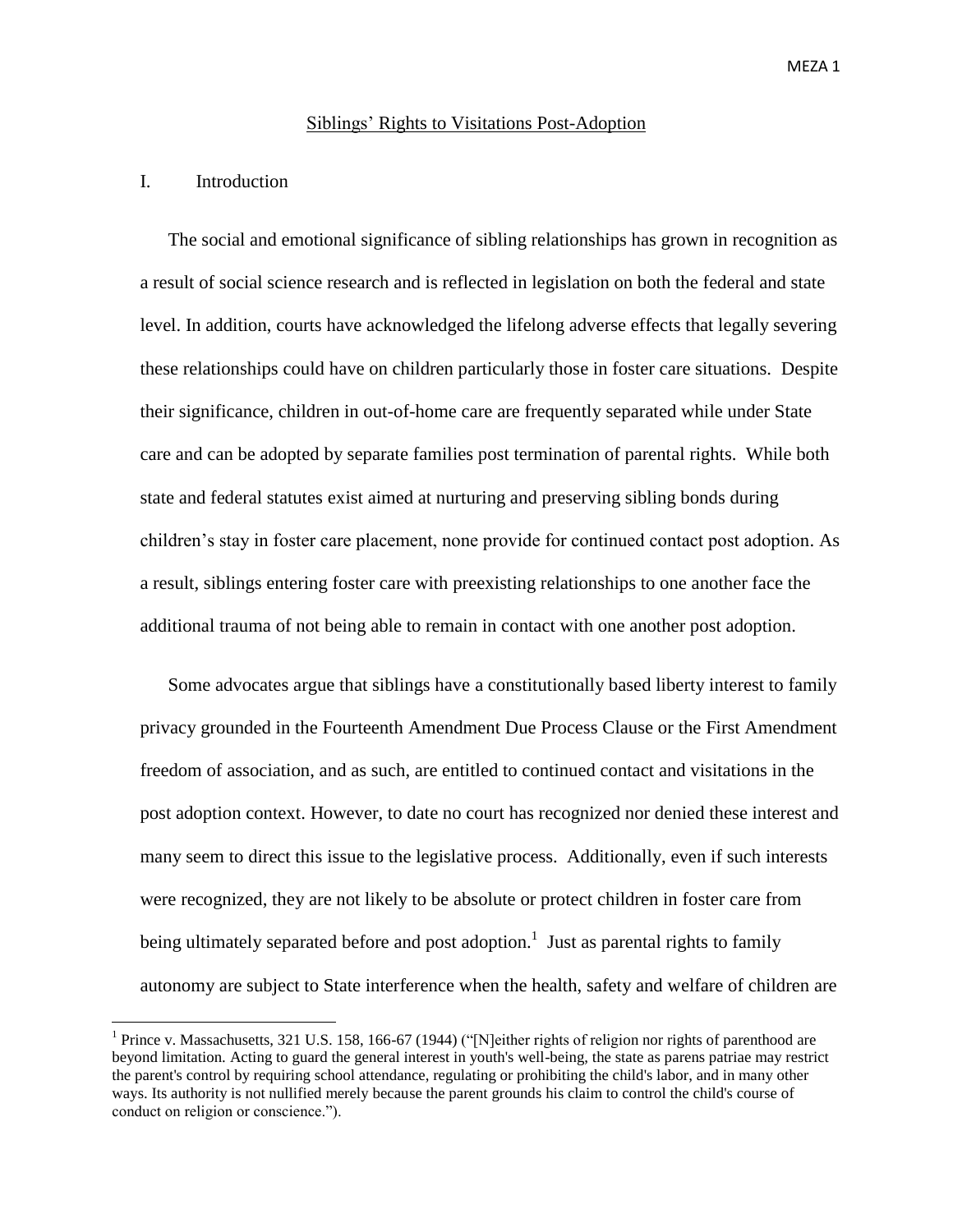at issue, so too are siblings' interests likely to be limited by those State interests, especially since they are particularly implicated in the foster care context.

This paper will consider the rights of children in the New Jersey foster care system to continued contact post adoption with their siblings who might also be in a foster care placement, "aged out"<sup>2</sup> or already reached the age of majority at the time of the State's intervention. The scope of this paper is limited to children with already existing sibling bonds at the time they enter State care as it is a rather broad topic generally warranting varying considerations. The paper will explore this issue by looking at both past and recent New Jersey case law, U.S. Supreme Court decisions as well as some of the constitutional arguments posited in support of sibling relationships in the post adoption context.

# II. Current Status in New Jersey

In New Jersey, a child in foster care placement has a statutorily protected right to continued visitation with his siblings unless the Division of Child Protection and Permanency (Division) $3$  opposes such contact. In cases where the Division does oppose familial contact, it bears the burden of showing that the visitation would endanger the health, safety, and welfare of the child.<sup>4</sup> In a recent case, *D.C.*, the New Jersey Supreme Court held that a foster mother's unwillingness to facilitate visits between foster children and their siblings did not overcome the

<sup>&</sup>lt;sup>2</sup> Casey Family Programs, Child Welfare 101, Child Welfare Facts Sheet,

http://www.casey.org/Newsroom/MediaKit/pdf/CWFactSheet.pdf (last visited 4/26/13) ("Aging out is when a youth in foster care becomes a legal adult.").

 $3N.J.S.A. 9:3A-10$  (In July of 2012, Governor Christie signed legislation reorganizing the Department of Children and Families by, among other things, transferring certain services for youth from the Department of Human Services to the Department of Children and Families, which included the Division of Youth and Family Services (DYFS). In addition, DYFS underwent a name change and is now called the Division of Child Protection and Permanency).

<sup>4</sup> New Jersey Div. of Youth & Family Services v. J.Y., 2013 WL 362764 at 9-10 (citing *In re D.C*., 203 N.J. 545 (2010)).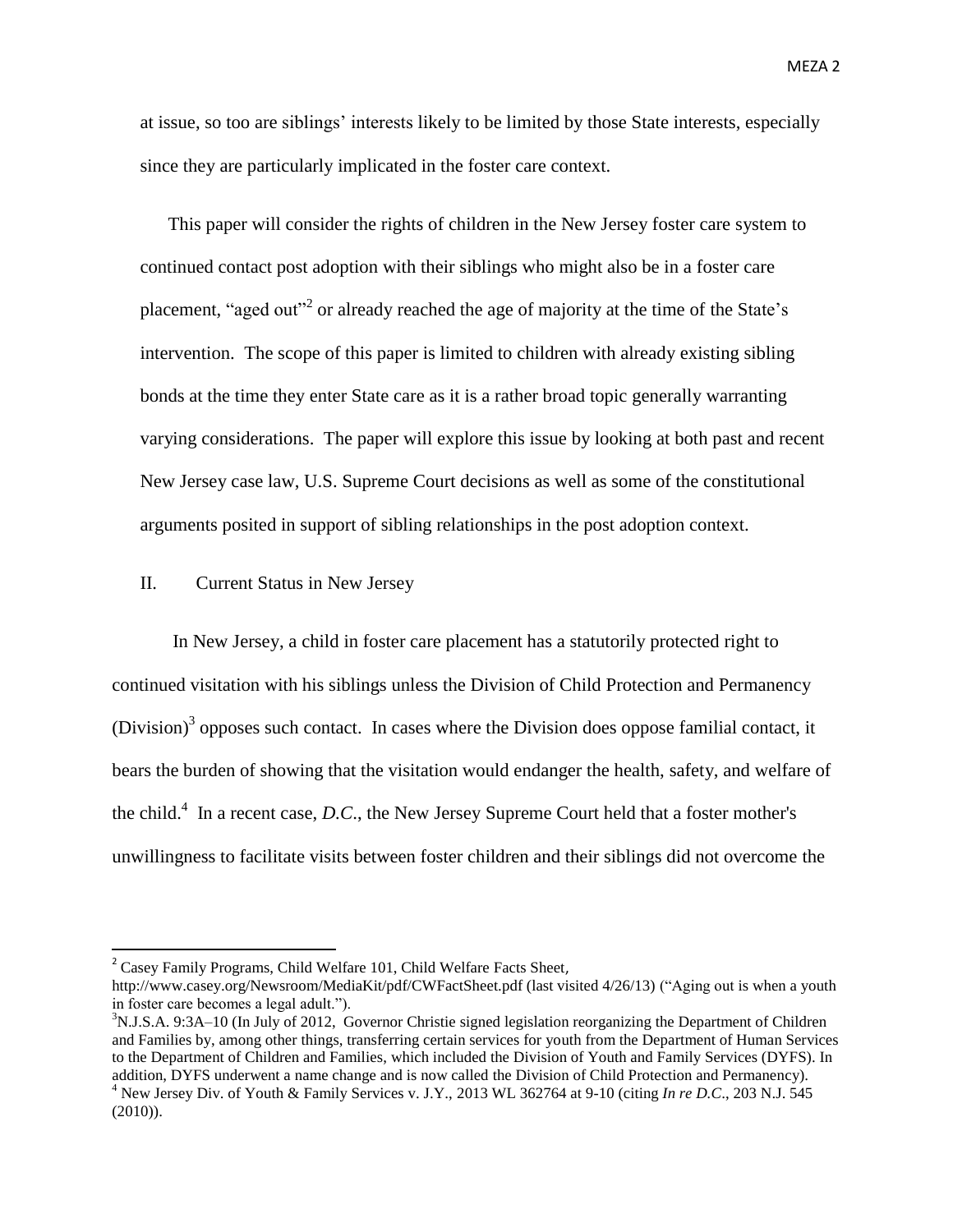presumption of the Child Placement Bill of Rights Act<sup>5</sup> (Child Placement Act) that children in out-of-home placements should continue to have regularly scheduled visitations and contacts with their siblings.<sup>6</sup> The Child Placement Act enumerates, among other rights, a child's right to be placed in the same home with his siblings and have continued visits with them in the event they are placed in separate homes or programs.<sup>7</sup>

The *D.C.* court found that by not fractionalizing a child's placement period into pre and post termination, the Legislature recognized that there is nothing about the legal act of terminating parental rights, in itself, "that magically alters the child's day-to-day life or that would justify cutting off pre-existing sibling contact.<sup>38</sup> And as such, the Court noted that the Division continues to have an affirmative obligation to nurture sibling bonds, whether or not the process is initiated by a sibling, and whether or not their parents' parental rights have been terminated.<sup>9</sup>

According to the Court, the Child Placement Act's requirements are a reflection of constantly evolving legislation created in response to the changing understanding of social

 $\overline{a}$ 

 $<sup>5</sup>$  In 2008, President Bush signed into law the Fostering Connections Act, a funding statute, which included a</sup> provision on sibling placement that declared "states must make reasonable efforts […] to place siblings removed from their home in the same foster care, kinship guardianship, or adoptive placement, unless the State documents that such a joint placement would be contrary to the safety or well-being of any of the siblings; and […] in the case of siblings removed from their home who are not so jointly placed, to provide for frequent visitation or other ongoing interaction between the siblings, unless that State documents that frequent visitation or other ongoing interaction would be contrary to the safety or well-being of any of the siblings." Randi Mandelbaum, *Delicate Balances: Assessing the Needs and Rights of Siblings in Foster Care to Maintain Their Relationships Post-Adoption*, 41 N.M. L. REV. 1, 67 (2011) (quoting Pub. L. No. 110-351, 122 Stat. 3949 (codified at 42 U.S.C.A. § 671 (West 2010)).

 $6$  In re D.C., 203 N.J. 565-66.

<sup>&</sup>lt;sup>7</sup> N.J.S.A. § 9:6B-4(d),(f) ("A child placed outside his home shall have the following rights, consistent with the health, safety and physical and psychological welfare of the child and as appropriate to the individual circumstances of the child's physical or mental development: (d). To the best efforts of the applicable department to place the child in the same setting with the child's sibling if the sibling is also being placed outside his home; (f). To visit with the child's sibling on a regular basis and to otherwise maintain contact with the child's sibling if the child was separated from his sibling upon placement outside his home, including the provision or arrangement of transportation as necessary.").

<sup>8</sup> In re D.C., 203 N.J. 564-65.

<sup>9</sup> *Id*. at 564-65.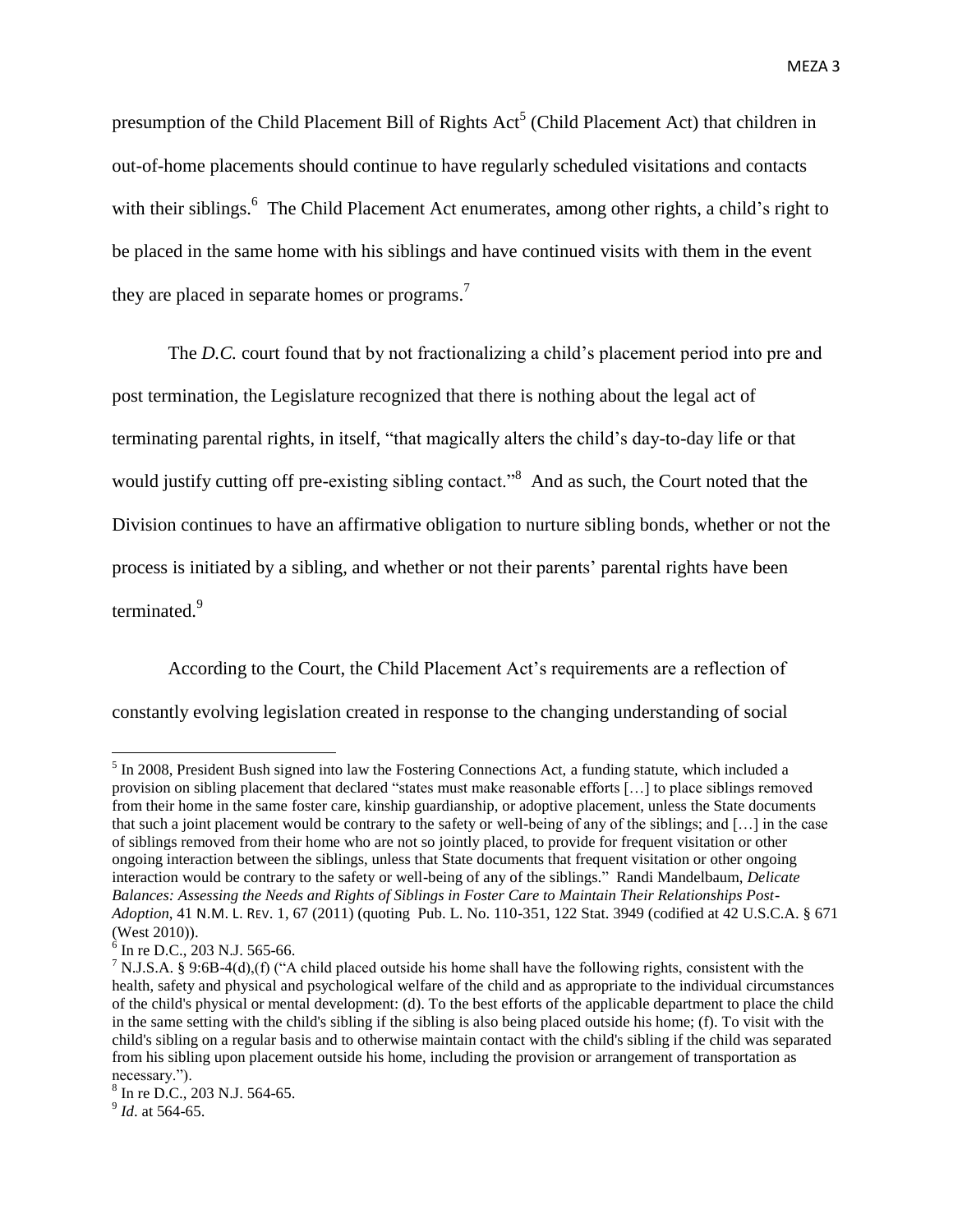conditions.<sup>10</sup> The Act provides in relevant part that a child who is placed outside the home has "certain specific rights separate from and independent of the child's parents or legal guardian by virtue of his placement in another residential setting" and therefore, "the State has an affirmative obligation to recognize and protect these rights."<sup>11</sup> The Child Placement Act has been viewed as an express attempt by the Legislature to help micromanage the maintenance of sibling relationships because they are considered to be highly important to the health, safety and welfare of the children involved.<sup>12</sup> The Court found that the Act is intended to ensure that the Division continues to work on nurturing these bonds throughout the children's entire placement period, so that they have that continued source of support "from the beginning to the end of their odyssey."<sup>13</sup> "That responsibility inheres even after pre-adoptive placement, which may or may not come to fruition."<sup>14</sup>

Post adoption however, preexisting sibling bonds lose their presumptive legal significance in the children's lives and must instead be proved according to a legal standard. The Court clarified that its opinion in *D.C*. was not meant to be "an incursion on the deeplyembedded right of fit parents, biological or adoptive, to raise their children without outside interference. That right is well-established, and the parens patriae<sup>15</sup> exception that has been

<sup>10</sup> *Id*. at 562-63.

 $11$  N.J.S.A. 9:6B-2(a), (b).

<sup>12</sup> In re D.C., 203 N.J. at 563-64 (quoting William Wesley Patton, *The Status of Siblings' Rights: A View into the New Millennium*, 51 DEPAUL L. REV. 1, 21 (2001)).

<sup>13</sup> *Id*. at 564-65.

 $14 \frac{10}{10}$ .

<sup>15</sup> Matter of D.K., 204 N.J. Super. 205, 222 (Ch. Div. 1985) (citing *Matter of Grady*, 85 N.J. 235, 259 (1981) ("The parens patriae power of our courts derives from the inherent equitable authority of the sovereign to protect those persons within the state who cannot protect themselves because of an innate legal disability. While traditionally used to protect the economic and property interests of the legally disabled, it has also been invoked to protect personal rights. In divorce and child custody cases, for example, our courts exercise parens patriae jurisdiction to protect the best interests of children. The chancery courts also utilize their parens patriae powers when a juvenile has committed a criminal offense, or when a person has been committed to a psychiatric institution.")).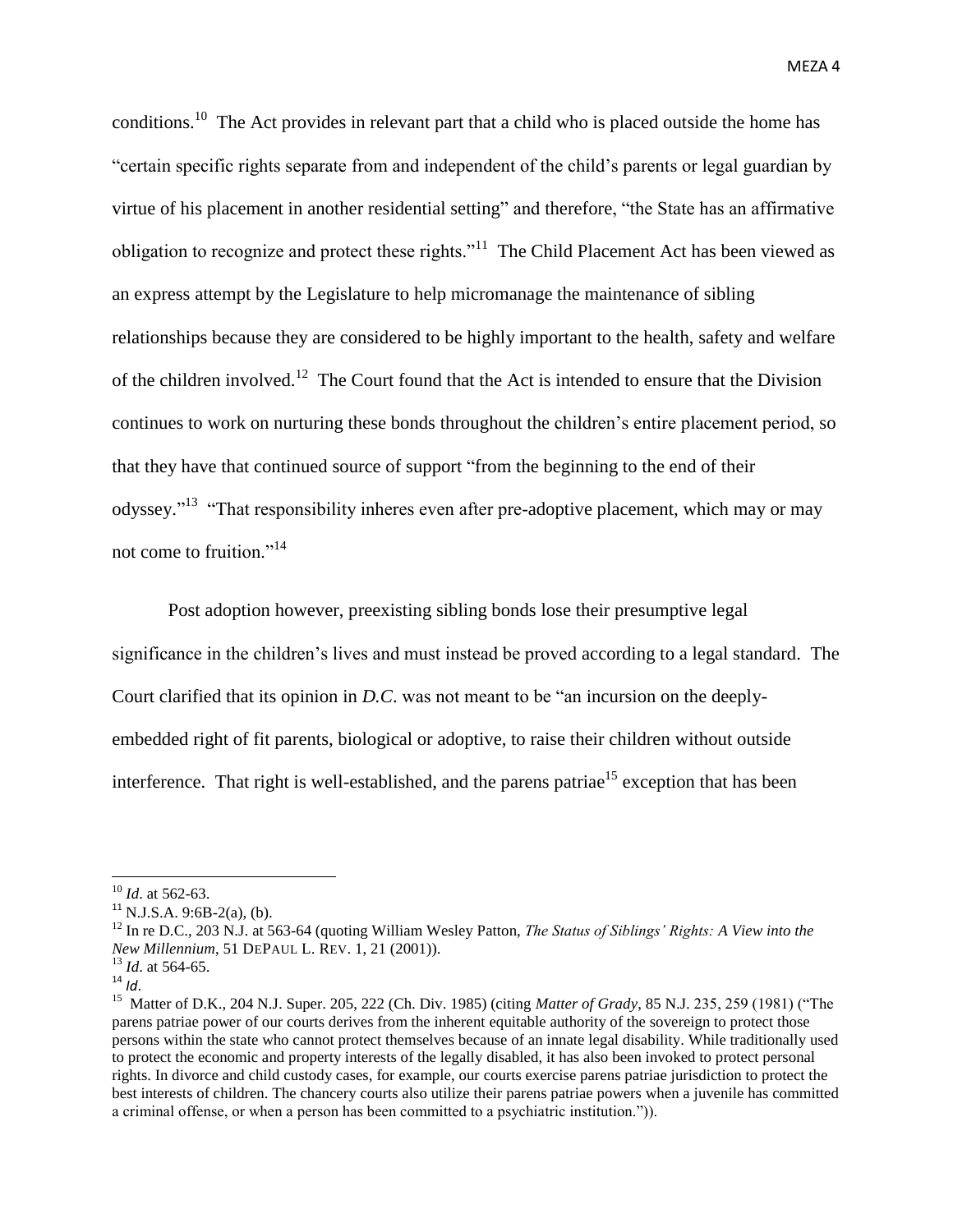recognized for half a century is narrowly tailored to avoid harm to the child."<sup>16</sup> So, although the Court held that siblings may petition for visitations with their brothers or sisters in foster care placement post termination of their parents' parental rights, consistent with its prior decisions on "open adoptions,"<sup>17</sup> it declined to outright extend the Child Placement Act's presumption beyond the pre-adoption context. In essence, the court established the point at which a child's day-today life is altered and cutting off pre-existing sibling contact will be justified, at least in the legal sense.

After a child has been adopted, the Court will not exercise its constitutional parens patriae jurisdiction over a parent's fundamental right to raise their children as they see fit, absent a showing that it must do so to protect the child from harm.<sup>18</sup> Post adoption, newly formed families are legally afforded the same familial autonomy, privacy and limitations that biological families are entitled to.<sup>19</sup> Therefore, only "to the extent that visitation by a third party may be compelled over the objections of a biological family, the same rule applies to an adoptive family."<sup>20</sup> In New Jersey, this means once a child in foster care placement has been adopted, neither she nor her biological siblings will have the benefit of the Child Placement Act's presumption in favor of continued contact and visitations. Instead, the presumption that the adoptive parents will act in the adoptee's best interest is given priority and unless they are

<sup>16</sup> In re D.C., 203 N.J. 575-76 (citing *Wisconsin v. Yoder*, 406 U.S. 205 (1972); *Prince v. Massachusetts*, 321 U.S. 158, 166-67 (1944)); *see also* Troxel v. Granville, 530 U.S. 57, 68-69 (2000) ("So long as a parent adequately cares for his or her children (i.e. is fit), there will normally be no reason for the State to inject itself into the private realm of the family to further question the ability of that parent to make the best decisions concerning the rearing of that parent's children.").

 $17$  In re Adoption of a Child by D.M.H., 135 N.J. 473, 492-493 (N.J. 1994) ("An open adoption occurs when, prior to the adoption, it is agreed in writing that the child will have continuing contact with one or more members of his or her biological family after adoption is completed.") .

<sup>18</sup> In re D.C., 203 N.J. 571-72.

<sup>19</sup> *Id*. at 570-71.

<sup>20</sup> *Id*. at 570-71.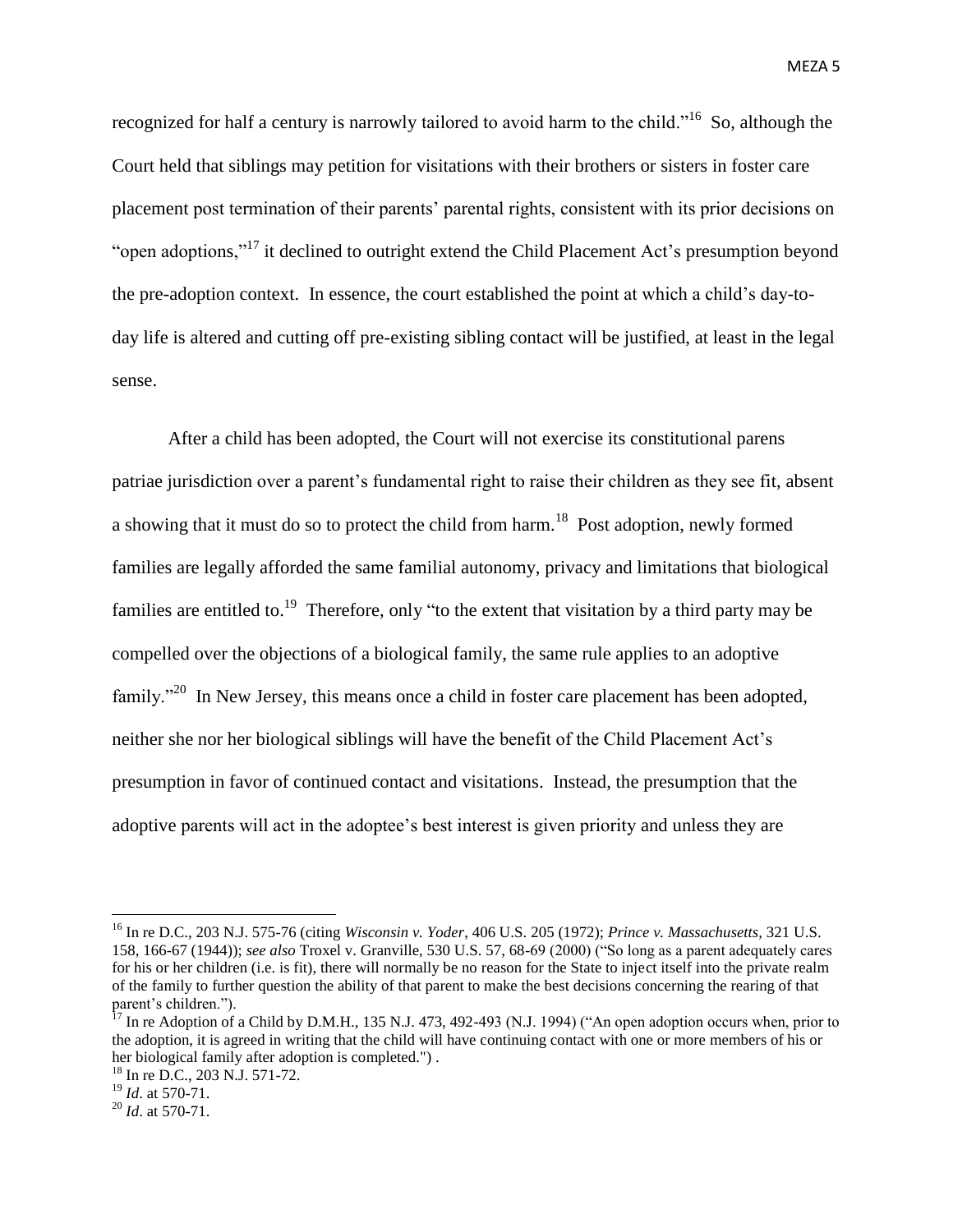deemed unfit or act against the child's best interests, the State should not intervene.<sup>21</sup> And so, the sibling bonds which were presumptively necessary to the health, safety and welfare of the children lose their order of legal importance and their significance must be validated via court proceedings. Siblings are then required to secure a visitation order under the Grandparent and Sibling Visitation Statute (Visitation Statute), where they will have the burden of demonstrating to the courts by a preponderance of the evidence that discontinuing the visitation would be harmful to their brother or sister.<sup>22</sup>

In an earlier case, *In re the Adoption by W.P. and M.P.*, the court found that the Visitation Statute would conflict with the New Jersey Adoption Act if it were applied post adoption since the Legislature specifically rejected the proposed open adoption provisions when the Adoption Act was amended in 1993.<sup>23</sup> The provisions rejected by the Legislature would have provided:

With the consent of the adopting parent the court may provide in the adoption order for visitation or other type of communication with the child after the adoption by any person who had a relationship with or was biologically related to the child. This provision may be modified by the court subsequent to the adoption on petition of the adoptive parent for good cause shown.  $24$ 

<sup>21</sup> Troxel v. Granville, 530 U.S. 57, 68-69 (2000) (citing *Parham v. J.R*., 442 U.S. 584, 602 (1979); *Reno v. Flores*, 507 U.S. 292, 304 (1993)).

<sup>&</sup>lt;sup>22</sup> N.J.S.A. § 9:2-7.1(a) as amended by L. 1993 c. 161, § 1 ("A grandparent or any sibling of a child residing in this State may make application before the Superior Court, in accordance with the Rules of Court, for an order for visitation. It shall be the burden of the applicant to prove by a preponderance of the evidence that the granting of visitation is in the best interests of the child.").

 $^{23}$  In re Adoption by W.P. and M.P., 163 N.J. 158, 172-73 (2000) (In that case the child's grandparents petitioned the Court for continued visitations post adoption of their grandchild, the Court held that the statute did not apply in that context because it would conflict with the statutory intent of the Adoption Act.).

<sup>&</sup>lt;sup>24</sup> *Id.* (quoting A. 1418 § 13(d), 205th Leg., 1st Sess. (N.J. 1992)).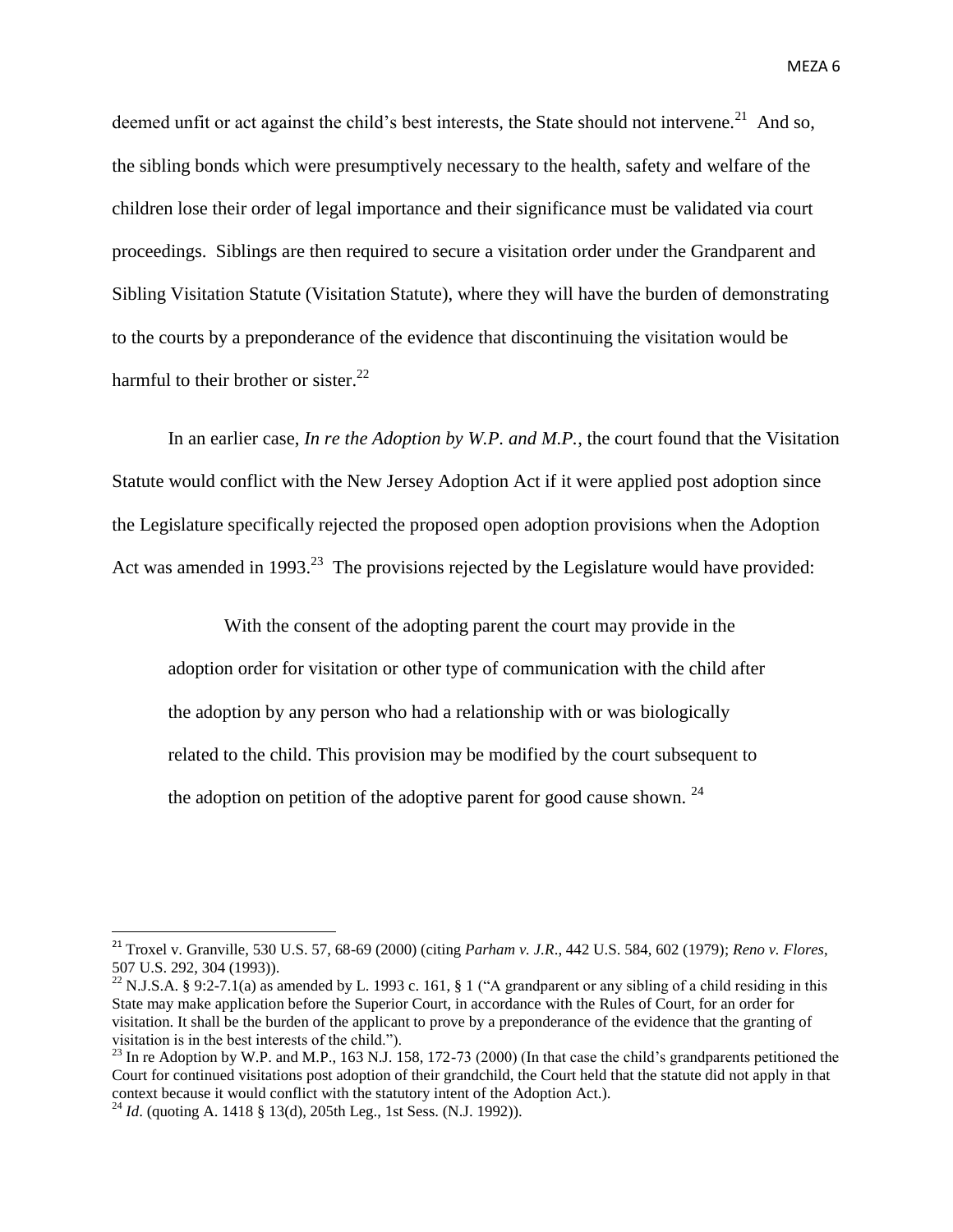It was the Court's view, however, that even if those provisions had been enacted by the Legislature it would not have provided continued visits or contact with the adoptees without the consent of the adoptive parents.<sup>25</sup>

The Court found that the legislative intent of the Adoption Act was to "creat[e] a new family unit without the fear of interference from the natural parents" and that by emphasizing the "complete termination of the biological parents' rights [it] also logically had the effect of terminating the biological grandparents' rights to visitation."<sup>26</sup> Once adopted, the child becomes the child of the adoptive parents and part of their extended family.<sup>27</sup> As a result, the Court reasoned, the primary purpose of the termination is to protect the adoptive parents' autonomy in raising their children and protecting them from future disturbances by the natural parents.<sup>28</sup>

Approximately 3-years later, the Visitation Statute underwent constitutional scrutiny in *Moriarty v. Bradt* in light of the guideposts set out by the U.S. Supreme Court's plurality in *Troxel*. <sup>29</sup> In order to save the statute from constitutional infirmity, the Court added the threshold harm standard providing the "special weight" required by *Troxel* for a fit parent's visitation determination over a nonparent's challenge*.* 30 The *Moriarty* court concluded that the applicable standard, in cases where a third party seeks visitation over the objection of a fit parent, is the no

<sup>25</sup> *Id*.

 $^{26}$  In re Adoption by W.P. and M.P., 163 N.J. 169-70.

<sup>27</sup> *Id*.

<sup>28</sup> *Id*. at 173-74.

<sup>&</sup>lt;sup>29</sup> *See generally* Troxel v. Granville, 530 U.S. 57, 68-69 (2000) (In that case the paternal grandparents petitioned the courts under a Washington statute for continued visitations with their grandchild.

<sup>[</sup>O]ur world is far from perfect, and in it the decision whether such an intergenerational relationship would be beneficial in any specific case is for the parent to make in the first instance. And, if a fit parent's decision of the kind at issue here becomes subject to judicial review, the court must accord at least some special weight to the parent's own determination.

*Id* at 70).

<sup>30</sup> Moriarty v. Bradt, 177 N.J. 84, 108-09 (2003) (quoting *Troxel v. Granville*, 530 U.S. 69.).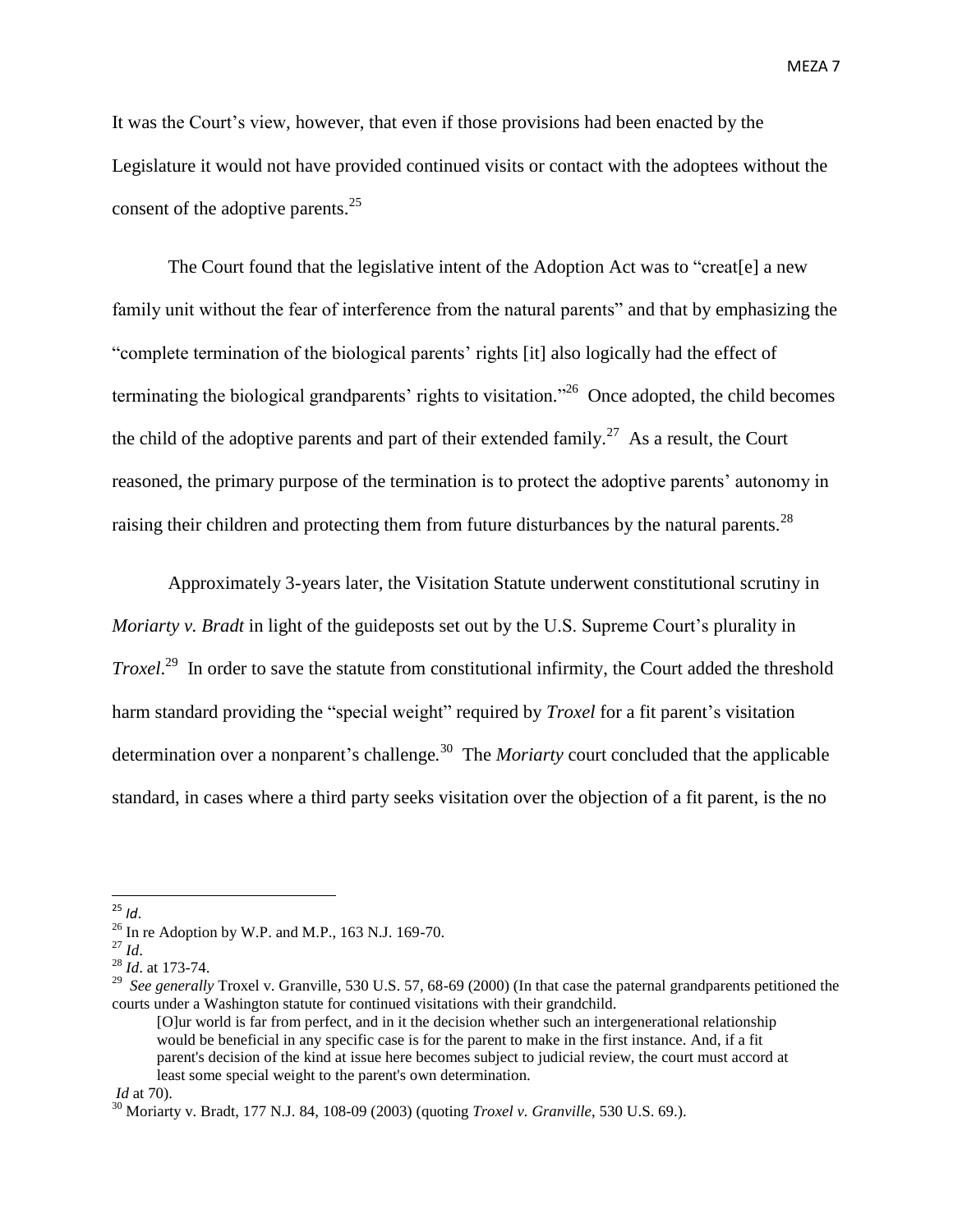harm standard and not the best interest standard that had been applied by the lower court.<sup>31</sup> In the Court's view, because the Visitation Statute implicates parents' constitutional rights to raise their children as they see fit, application of the best interest standard did not afford adequate protection for fit parents' privacy rights because it did not always require proof of harm.<sup>32</sup> By contrast, the no harm or "exceptional circumstances"<sup>33</sup> standard does require that the petitioning party show by a preponderance of the evidence that denial of the visitation sought would cause serious physical or psychological harm or a substantial likelihood of such harm to the child. $34$ Thus, by adding the no harm standard to the Statute, the Court provided the constitutionally required special deference and added protection for parents' familial privacy interests.

Even though the *D.C*. court reinforced the legislative and constitutional boundaries protecting parents' privacy interests, it did not abandon its former recognition that post adoption agreements, allowing continued contact between biological relatives and adoptive parents, particularly where a child is adopted by a relative or stepparent, are permissible.<sup>35</sup> The Court has advised that under those circumstances, the agreements should be entered into "with full counseling and advice, and must be completely voluntary and mutual, and in the best interests of the child."<sup>36</sup> Until *D.C.*, however, the Court had not gone as far as to judicially enforce these types of agreements or even express a willingness to do so, in the absence of a statutory

<sup>31</sup> In re D.C., 203 N.J. 574-75 (citing *Moriarty v. Bradt*, 177 N.J. 84 (The case involved a custody dispute between a fit biological father and the maternal grandparents of the child. The court reversed the lower court's decision awarding custody to the grandparents after it applied the best interest standard to the circumstances of the case. The Court held that applying the best interest standard in a case where the parent is fit constituted an incursion on the constitutional imperative of family autonomy.)).

<sup>32</sup> Moriarty v. Bradt, 177 N.J. 115 (citing *Watkins v. Nelson*, 163 N.J. 235, 248 (2000)).

<sup>&</sup>lt;sup>33</sup> New Jersey Div. of Youth snd Family Servs. v. N.J., 2011 WL 446082, 3-4 (App. Div. Feb. 10, 2011).

<sup>34</sup> In re D.C., 203 N.J. 574-75 (citing *Moriarty v. Bradt*, 177 N.J. 84, 117 (2003)).

 $35$  In re Adoption of Children by F., 170 N.J. Super. 419, 426-27 (Ch. Div. 1979) (Granting the children an independent privilege to maintain contact with their natural father after they were adopted by their step-father.). <sup>36</sup> In re Guardianship of K.H.O., 161 N.J. 337, 362-63(1999) (citing *Katterman v. DiPiazza*, 151 N.J. Super 209 (App. Div. 1990)).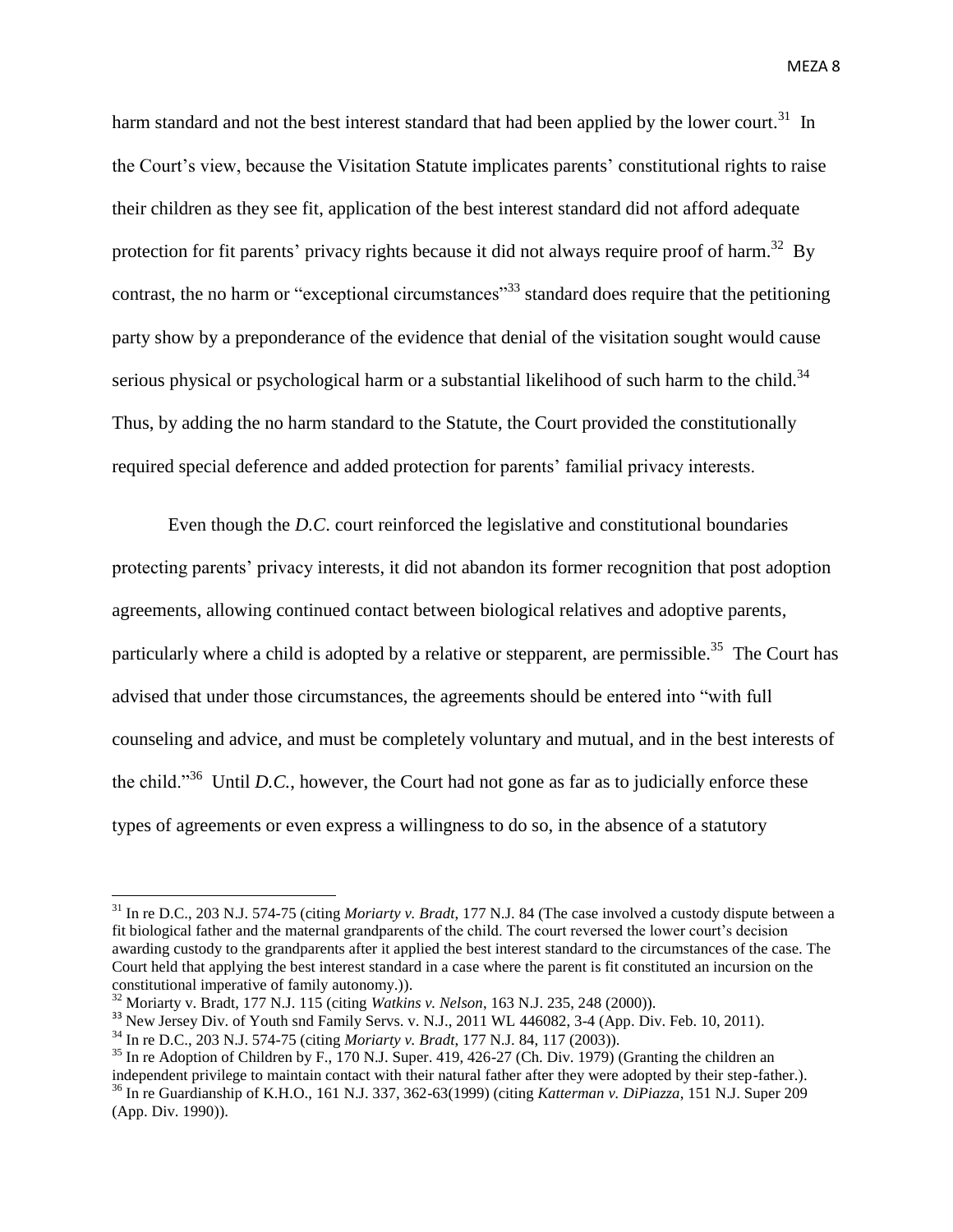provision granting such authority. <sup>37</sup> Nonetheless, the *D.C.* court seemed to suggest in its dicta that these types of arrangements or agreements should be particularly considered by the adoptive parents, whether a biological relative or not, of older children who may have strong bonds with their siblings, as those are "the only siblings with the potential to vault the harm threshold."<sup>38</sup>

In its opinion, the *D.C.* court described circumstances under which sibling visits may be compelled against the wishes of a non-relative adoptive parent.

For example, a case in which pre-teen siblings, raised together in the same household, deeply entwined in each other's lives, are removed due to abuse or neglect. If one is adopted by a non-relative and the other taken in by his grandmother, it seems likely to us that denial of the sibling's application to visit his adopted brother would satisfy the harm threshold.<sup>39</sup>

The circumstances described by the Court are more likely than not to be a reality for a large proportion of children of all ages who are in foster care.<sup>40</sup> It is not uncommon for sibling groups to be separated while they are in out-of-home care because of the challenges in finding resource families able to accommodate them all together. $^{41}$  And because it is an even greater challenge

<sup>37</sup> In re Guardianship of KHO, 161 N.J. 362-63 (1999) (citing *Adoption of a Child by D.M.H.*, 135 N.J. 473 (quoting *Senate Judiciary Committee, Statement to Senate*, No. 685 (1993))).

<sup>38</sup> In re D.C., 203 N.J. 577.

<sup>39</sup> *Id*. at 574-75.

<sup>&</sup>lt;sup>40</sup> Child Welfare Information Gateway, Sibling Issues in Foster Care and Adoption: A Bulletin for Professionals 1-15, 1 (December 2006), http://www.camptobelong-ga.org/pdf/siblingissues.pdf (last visited 4/5/13) ("A substantial proportion of the approximately 70 percent of children in foster care who have siblings in care are not placed with those siblings."); *see also* National Resource Center for Permanency and Family Connections (NRCPFC), *Sibling Placement: The Importance of the Sibling Relationship for Children in Foster Care* 1-10, 3 (2012), http:// www.hunter.cuny.edu/socwork/nrcfcpp/downloads/information\_packets/Sibling\_Placement.pdf (last visited on 4/16/13) [hereinafter *The Importance of Sibling Relationship for Children in Foster Care*] (citing R.L. Hedgar, *Sibling Placement in Foster Care and Adoption: An Overview of International Research,* CHILDREN AND YOUTH SERVICES IN REVIEW 27, 717-739 (2005) ('The National Adoption Information Clearinghouse estimates that 65- 85% of U.S. foster children come from sibling groups, and studies of siblings in the child welfare system suggests that 60% to 73% of U.S. foster children have siblings who also enter foster care.')).

<sup>&</sup>lt;sup>41</sup> The Center for the Study of Social Policy (CSSP), Progress of the New Jersey Department Children and Families, Period XII Monitoring Report for Charlie and Nadine H. v. Christie 1-161, 84 (Dec. 12, 2012),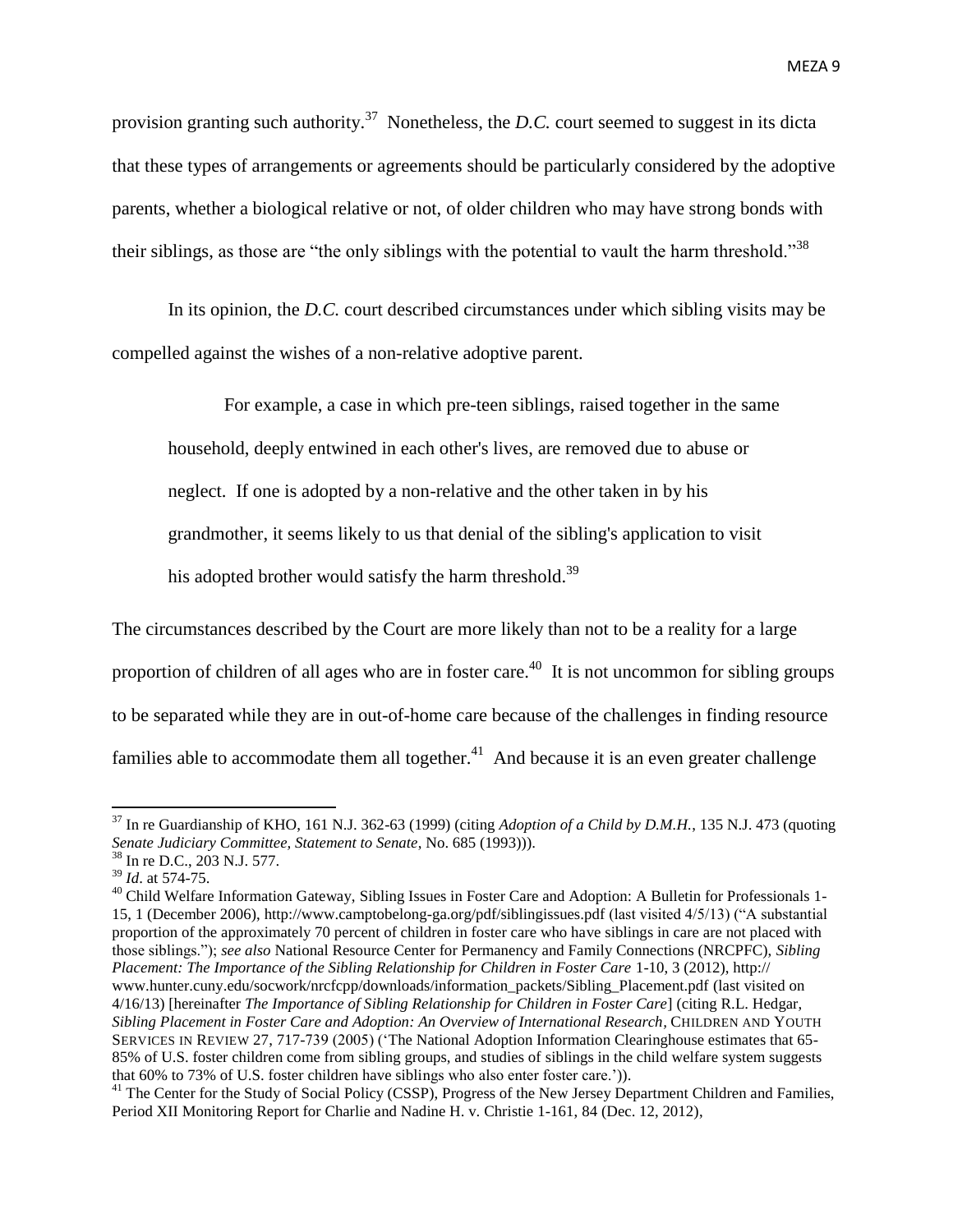for child welfare agencies to secure adoptive homes for sibling groups consisting of four or more children, it is less likely that the children in those sibling groups will be adopted by the same family.<sup>42</sup>

Despite the commonality of sibling separation in foster care, many of them should theoretically be able to overcome the harm threshold provided they have an existing bond prior to entering placement, given the Child Placement Act's emphasis on preserving sibling bonds and the Division's affirmative obligation to nurture them. However, because the children's ability to remain connected and preserve their relationships is dependent on the Division's systemic soundness and ability to meet its obligations under the Child Placement Act and settlement agreement,<sup>43</sup> the possibility that they will be able to actually clear the requisite harm threshold is likely to become increasingly remote the longer they remain in out-of-home care.<sup>44</sup>

http://www.state.nj.us/dcf/welfare/federal/EMARGOEDFINALNJReportPeriodXIIDecember2012.pdf (last visited 4/5/13) ("Between the months of January and June 2012, a monthly range of 46 to 52 percent of children had monthly visits with their sibling when they were not placed together. For example, in June 2012 there were 2,595 children in placement who had at least one sibling who did not reside in the same household as them. Of the 2,595 children, 1,343 (52%) children had a visit with their siblings during the month. Performance, while improving, is still substantially lower than the final target of 85 percent.").

<sup>42</sup> NRCPFC, *Sibling Placement*, *supra* note 39, at 3 (citing K. Washington, *Research Review: Sibling Placement in Foster Care: A Review of the Evidence*, CHILD AND FAMILY SOCIAL WORK 12, 426-33, 431(2007) ('Studies show that larger sibling groups are more likely than smaller groups to be placed separately, not only because fewer foster homes are willing to accept large groups of children, but also because large sibling groups are less likely to enter foster care at the same time.'); *see also* Child Welfare Information Gateway, Sibling Issues in Foster Care and Adoption: A Bulletin for Professionals 1 -15, 8 ( December 2006),

http://www.camptobelong-ga.org/pdf/siblingissues.pdf (last visited 4/5/13) ("In some cases of separated siblings, foster parents may want to adopt only the sibling placed with them. Workers are put in the unenviable position of choosing the lesser of two evils—allowing the child to be adopted without his or her siblings, or keeping the child in foster care until a family can be found who will adopt all of the siblings.").

<sup>&</sup>lt;sup>43</sup> Children's Rights, New Jersey (Charlie and Nadine H. v. Christie) http:// www.childrensrights.org/reformcampaigns/legal-case/new-jersey/ ( last visited on 4/19/13) ("Children's Rights filed [a] class action lawsuit in 1999 on behalf of more than 11,000 children in New Jersey's child welfare system. In 2003 — following the much publicized death of Faheem Williams and the discovery of his two starving siblings, children known to the state's Division of Youth and Family Services (DYFS) — a landmark settlement agreement mandating sweeping reforms was reached, but initially yielded few results."); *see also* New Jersey Department of Children and Families (DCF), Child Welfare Reform, Modified Settlement Agreement, http://www.state.nj.us/dcf/about/welfare/modified/ (last visited on 4/19/13) (Identifying the State's critical services in need of improvements under the imposed reform of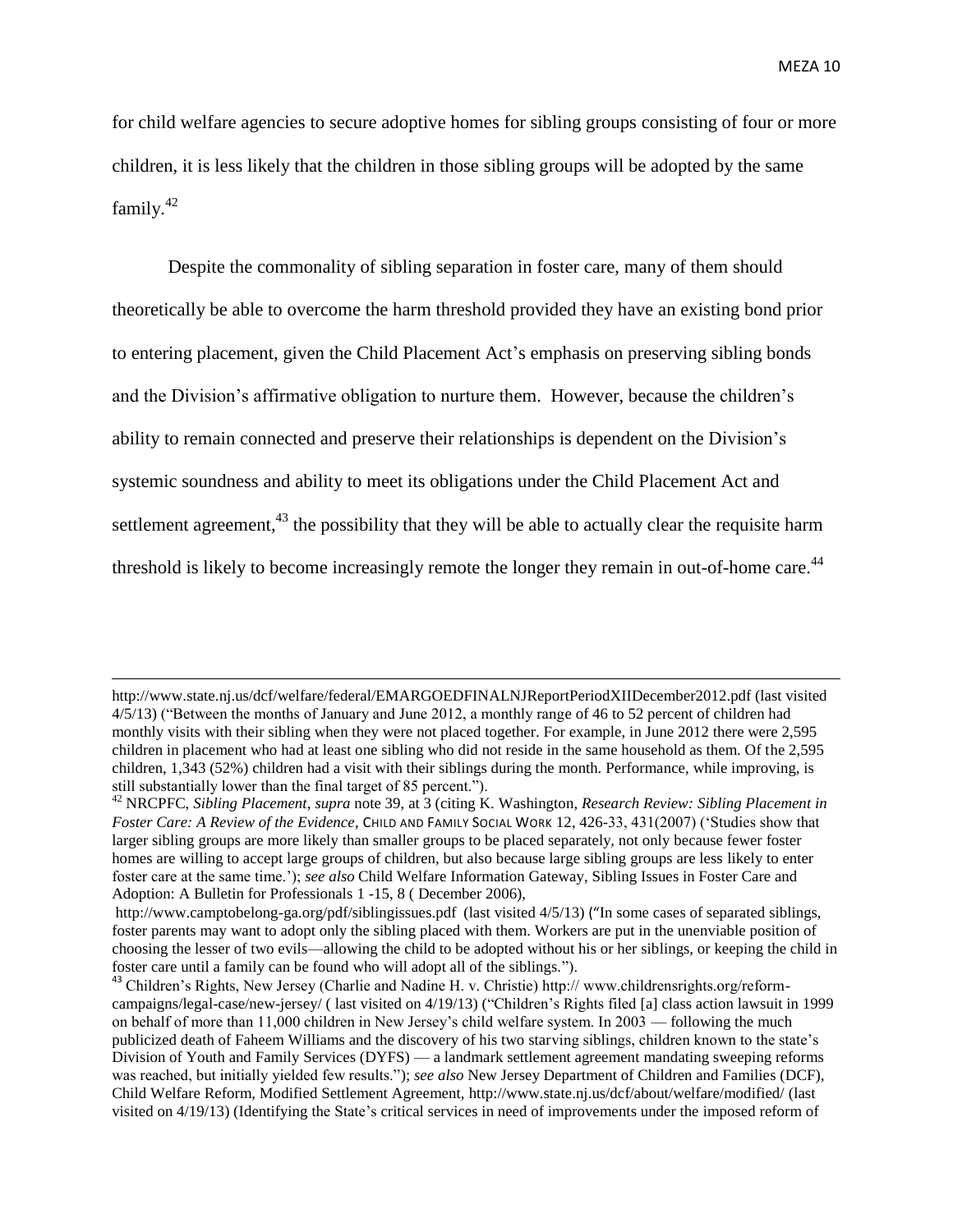Like many other child welfare agencies throughout the United States, the Division struggles with fulfilling its responsibility to provide children under their care with the continued visitations and familial contact mandated by statutes and necessary, in most cases, to the children's well-being and the family units' preservation.<sup>45</sup> As a result, sibling relationships are often neglected for varying reasons and the children become less involved in each other's lives potentially diluting their bonds and ability to overcome the harm threshold the longer they are under state care and in separate placements. Unfortunately, irrespective of the cause of their separation and their inability to remediate the circumstances, siblings ultimately bear the burden of overcoming the no harm standard, which the Court made clear, is a "stringent one that cannot

the Modified Settlement Agreement (MSA) are improvements in the delivery of services that "help keep families together, reunite families that are separated, address the well-being of children in out of home care…").

<sup>&</sup>lt;sup>44</sup> HARRY J. APONTE, BREAD & SPIRIT: THERAPY WITH THE NEW POOR: DIVERSITY OF RACE, CULTURE AND VALUES 74-75 (1994) ("Family boundaries become porous to the institutional environment in the form of agencies that assume responsibility for and care of these families. These social welfare agencies, mental health clinic, and other community institutions become part of their daily lives. Unfortunately, the service provider network usually does not coordinate its efforts with the families and often becomes another disorganizing force in their lives. In its eagerness to help, the network of agencies more often than not also drains away the control families and communities have over their lives. The Institutional network inadvertently substitutes its policies for a family's and its community's values, and its bureaucracy for their social structure.").

<sup>45</sup> New Jersey Department of Children and Families, Child Welfare Reform Modified Settlement Agreement, *supra* note 41; *see also* Children's Rights, News Events Blog: *New Data, Same Tragic Story: Oklahoma's Deep Dysfunction Threatens its Vulnerable Children*, http://www.childrensrights.org/news-events/cr-blog/new-data-sametragic-story-oklahomas-deep-dysfunction-threatens-its-vulnerable-children/ (last visited 4/16/13) ("Family visits, which are so crucial to kids in foster care, were not completed more than 85 percent of the time, and 22 percent of kids with siblings didn't see their brothers or sisters for an entire YEAR."); Tennessee (Brian A. v. Bredesen), *New Report: Tennessee Maintains Vital Improvements for Kids in Foster Care, but Significant Challenges Remain* http://www.childrensrights.org/news-events/press/new-report-tennessee-maintains-vital-improvements-for-kids-infoster-care-but-significant-challenges-remain/ (last visited 4/16/13) (Tennessee's Department of Children's Services (DCS) must make significant improvements such as "ensuring more participation from families in planning for children's safe and permanent exit from state custody, and greatly increasing opportunities for children in foster care to visit with their birth parents and their brothers and sisters."); *see* APONTE, *supra* note 43 at 73-74 ("[It ] is axiomatic that children are the individual mirrors for both the contentment and the distress of their families. The harmony or disharmony in the family as a whole will also affect every relationship within the family, facilitating or impeding connections among family members. Moreover, the social conditions of a community will support or undermine families and their individual members.").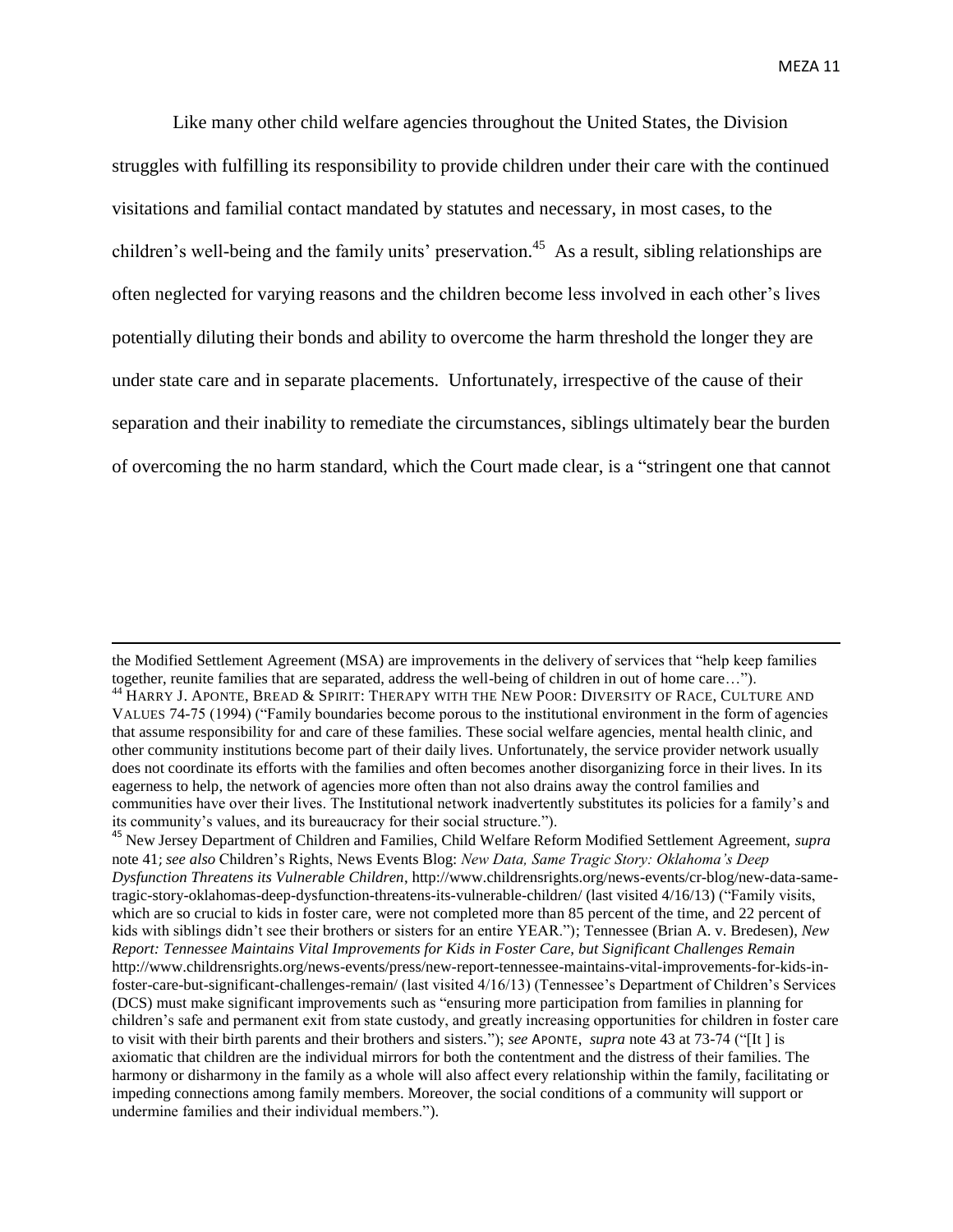likely be satisfied by siblings who have had no connection to each other or by those whose bonds are flaccid, or worse, toxic."<sup>46</sup>

The importance of preserving preexisting relationship bonds for children in foster care, including those who are adopted, has been recognized by the Court for some time. In *New Jersey Div. of Youth & Family Services v. S.S.*, the Court urged the Legislature to "weigh the importance of maintaining sibling relationships in the post adoption context against the need for protecting parental autonomy of the new family unit, and ensuring the success of the adoption system," in light of the goals of the Child Placement Act, the Visitation Statute and the Adoption Act. $47$ 

There, the Court acknowledged the uniqueness and value sibling relationships have generally and for children in foster care placement specifically, describing them as "'strong [bonds] that are, in most cases, irreplaceable."<sup>48</sup> In agreeing with past courts and social science scholars, it acknowledged that "'[a] sibling relationship can be an independent emotionally supportive factor for children in ways quite distinctive from other relationships, and there are benefits and experiences that a child reaps from a relationship with his or her brother(s) or sister(s) which truly cannot be derived from any other.<sup>",49</sup> According to the Court and the mental health scholarship it relied on, sibling bonds do not have a natural expiration and their

<sup>46</sup> In re D.C., 203 N.J. 575-76.

<sup>&</sup>lt;sup>47</sup> New Jersey Div. of Youth & Family Services v. S.S., 187 N.J. 556, 564-65 (2006).

<sup>48</sup> *Id*. at 560-61 (quoting *L. v. G*., N.J.Super. 385, 395 (Ch.Div. 1985)).

<sup>49</sup> *Id*.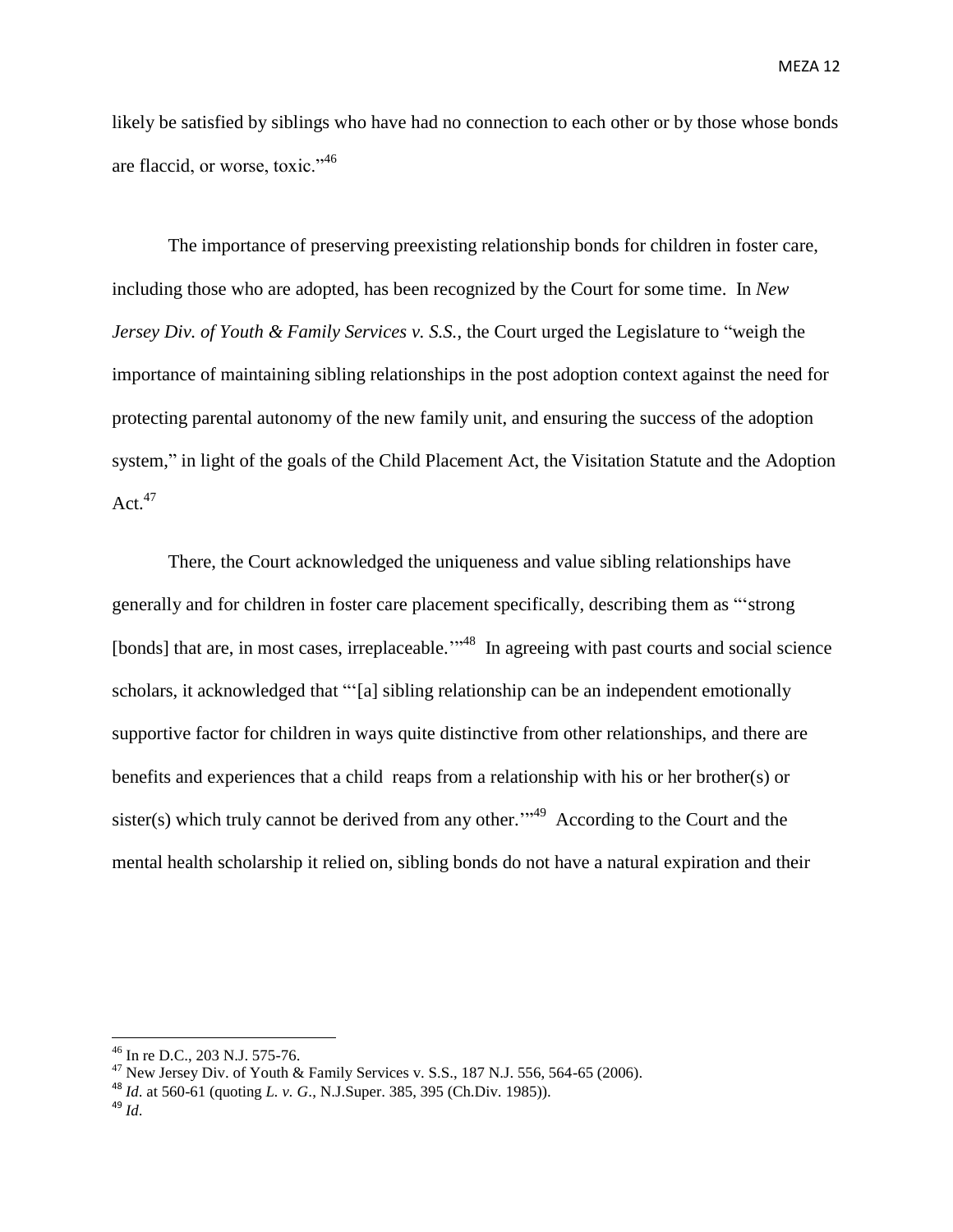disruption and abrupt ending could have a negative impact that lasts a lifetime where the benefit of lifelong companionship and emotional security could have otherwise existed.<sup>50</sup>

Similarly, in *D.C.*, the Court emphasized that "[m]aintaining sibling relationships can provide a sense of stability in the lives of abused children placed outside of their natural homes."<sup>51</sup> It reasoned that if sibling bonds are "important in healthy families, they are critical to children who experience chaotic circumstances. Indeed, children who have been abused or neglected, or whose families have been ripped apart, face heightened levels of emotional stress and, in such circumstances, they learn very early to depend on and cooperate with each other to cope with their common problems."<sup>52</sup> The amplified importance of those ties for children in foster care can be attributable to the multiple losses of significant relationships they so often experience leaving their relationship to each other as potentially the only source for a continuing significant relationship.<sup>53</sup> Separating them under those circumstances, whether they are "temporarily or permanently removed from their parents can severely intensify grief and trauma. In some cases sibling separations can be even more traumatic than separation from parents."<sup>54</sup>

<sup>50</sup> *Id*. at 560-61 (quoting Ellen Marrus, *"Where Have You Been, Fran?" The Right of Siblings to Seek Court Access to Override Parental Denial of Visitation* 66 TENN**.** L.REV. 977, 987 (1999)).

<sup>51</sup> In re D.C., 203 N.J. 561-62 (citing *New Jersey Div. of Youth & Family Services v. S.S*., 187 N.J. 560-61). <sup>52</sup> *Id*.

<sup>53</sup> Child Welfare Information Gateway, Siblings Issues in Foster Care and Adoption: Sibling Relationships in Abusive or Neglectful Families (2006), http://www.childwelfare.gov/pub/siblingissues/index.cfm (last visited 4/5/13) ("While sibling relationships in particular families experiencing adverse situations do not always compensate for other deficits, research has validated that for many children, sibling relationships do promote resilience—for example, a young child's secure attachment to an older sibling can diminish the impact of adverse circumstances such as parental mental illness or loss.").

<sup>54</sup> National Resource for Permanency and Family Connections, Information Packet: *Siblings in Out-of-Home Care* 1-24, 3 (December 2005),

http://www.hunter.cuny.edu/socwork/nrcfcpp/downloads/information\_packets/siblings.pdf (last visited 4/6/13); *see also* Office of Child Advocate Report, Adolescents in New jersey's Foster Care System: An Assessment of Case Practice and Recommendations for Reform 1-38 (January 6, 2006),

http://www.nj.gov/childadvocate/publications/PDFs/1ATP\_Report\_Final\_010606.pdf (last visited 4/16/13) (The Office of the Child Advocate (OCA) conducted a case file review of approximately 68 adolescent youth who were in out-of-home placements and found that among other things, many of the youth who were surveyed experienced trauma both before and after placement but little was done to address it.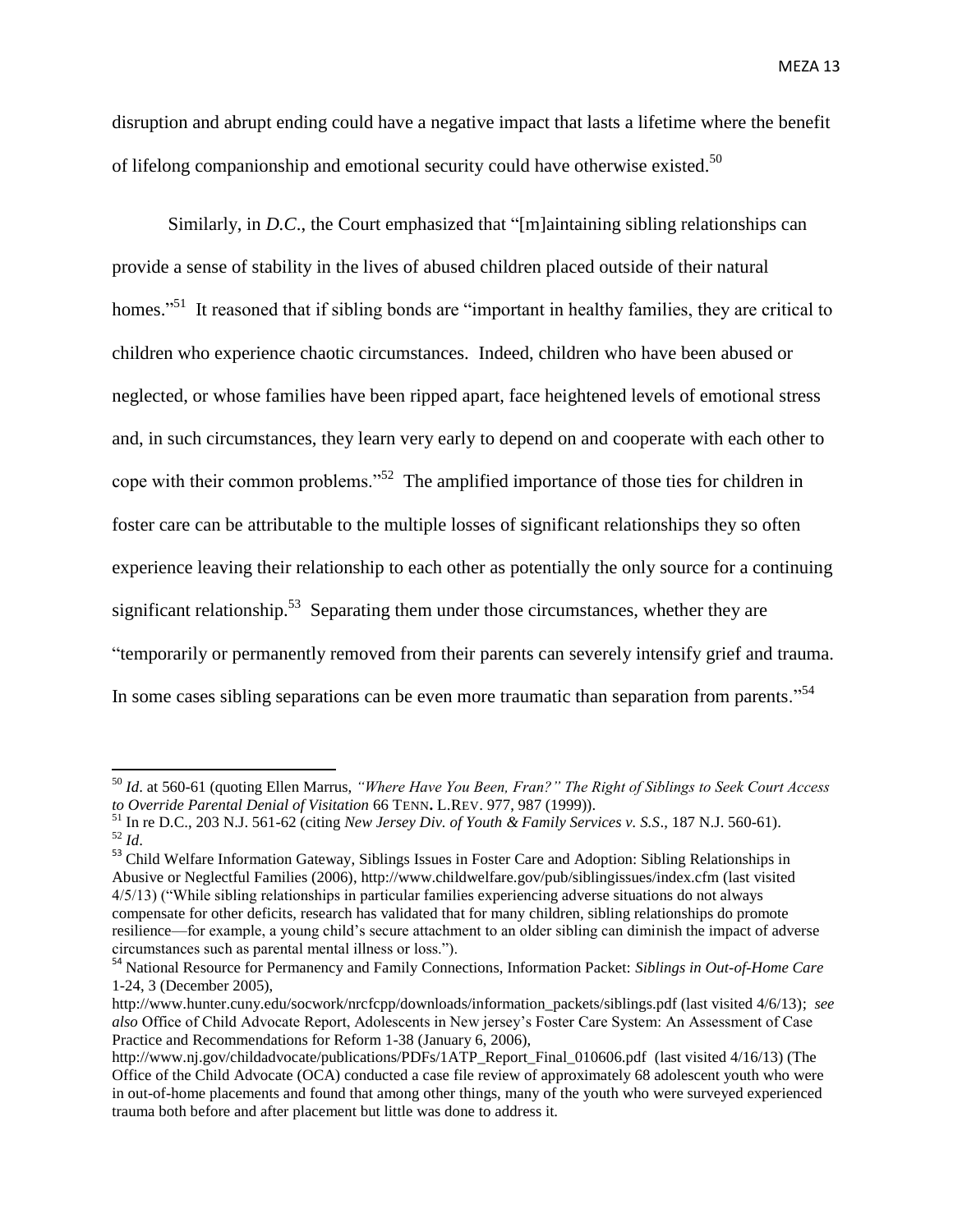There are many who go even further and argue that siblings have a constitutional right to their relationships with one another and that perhaps the recognition of such a right would potentially protect them against the added trauma of being separated. For example, in *S.S.*, the question before the Court was whether the courts or the Division had an affirmative duty in the post adoption context to ensure that sibling contacts were maintained.<sup>55</sup> In that case, amicus curiae New Jersey Child Advocate in support of the law guardian's position, argued that siblings, "even when adopted by separate families, possess a right of visitation—a right to associate with one another guaranteed by Article I, Paragraph 1 of the New Jersey Constitution."<sup>56</sup> The case involved a 4-year old, the youngest of a sibling group of five, who since birth had been living with a foster family that was willing to adopt her. Prior to the termination of her mother's rights, she was having visitations with her four older siblings, all of whom were already adopted by another family.<sup>57</sup> The Court declined to reach the issue of whether the children had a constitutional right to visitation post adoption, since it was not genuinely in controversy at that time.<sup>58</sup> The Court found that the child's visits with her siblings were not in jeopardy because the

- <sup>56</sup> New Jersey Div. of Youth & Family Services v. S.S., 187 N.J. 558-59.
- <sup>57</sup> *Id*. at 558-59.

Children in out-of-home placement across the country are, in many instances, dually traumatized. The first type of trauma often comes by the acts or omissions of a parent, relative or guardian whom the child knows as his or her caregiver; the second type comes by the act of removal and separation from the familiar. Failure to adequately recognize and address these experiences in a systematic and ongoing fashion with all youth upon removal to substitute care sets the stage for future instability. Unless addressed through early assessment and, where appropriate, counseling, youth who have been victimized and/or removed from the home are left ever more vulnerable to ponder, sometimes without resolution, life-altering questions about how they first came to be in foster care and why. Once in foster care, the probability of continued and new trauma is high. With every change in placement or reassignment of case managers, feelings of loss and separation may occur.

*Id*. at. 18).

<sup>55</sup> New Jersey Div. of Youth & Family Services v. S.S., 187 N.J. 558-59.

<sup>58</sup> *Id*. at 558-59.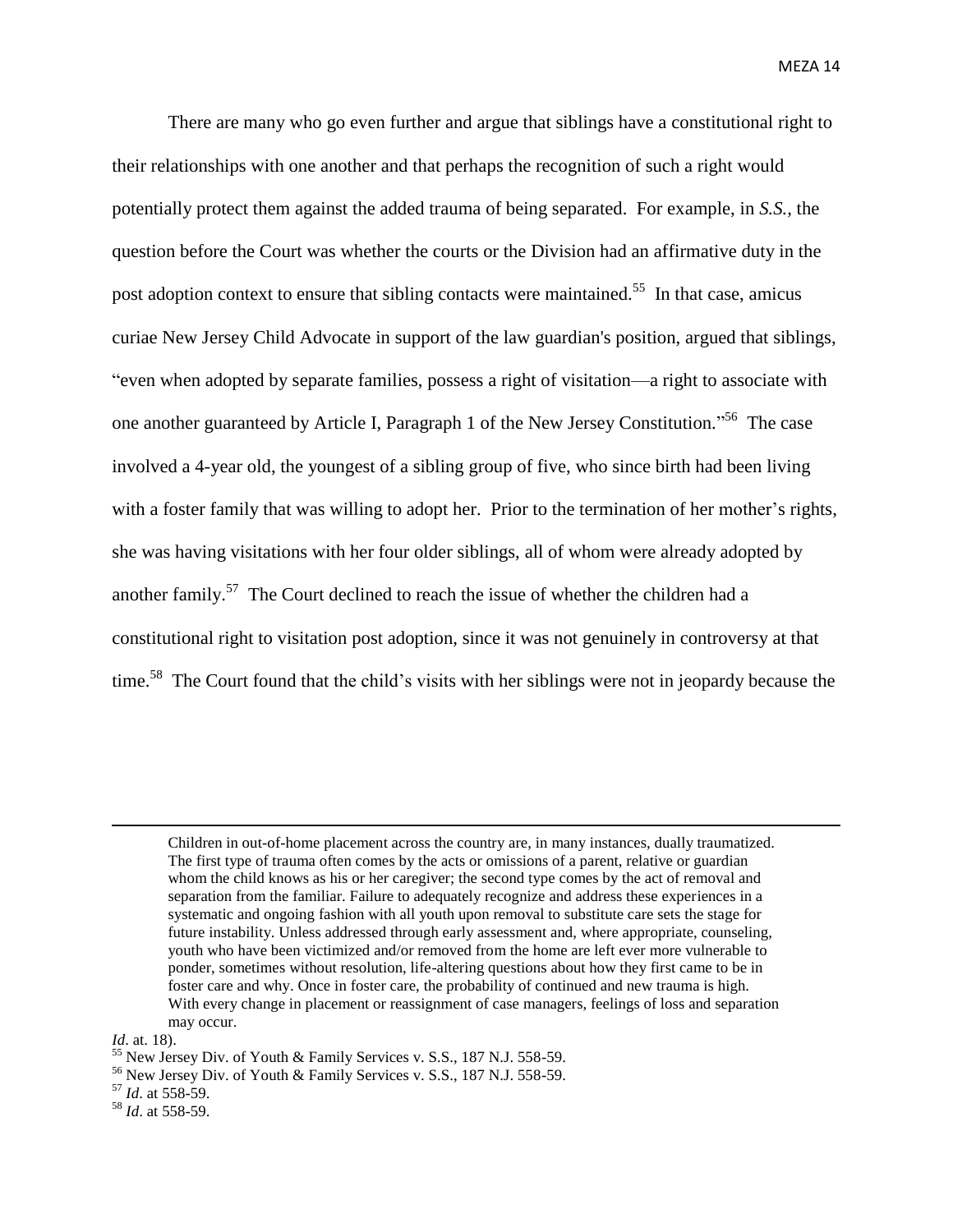respective adoptive families, acting in the children's best interests, had been cooperating by allowing visits to take place without any court intervention.<sup>59</sup>

Although *D.C*. also involved siblings' rights to visitation, it was not argued that they had a constitutional right to visitation post adoption. Instead, the adult siblings of 5 year-old twins petitioned the Court for continued visits under the Visitation Statute post termination of the mother's parental rights, while adoption was still pending.<sup>60</sup> In that case, after the twin's sister, Nellie, was denied approval as a kinship placement for them, the Division discontinued visitations.<sup>61</sup> Nellie appealed her rejection as a viable placement option for the twins, and petitioned the lower court for visits in the meantime.<sup>62</sup> Initially, the visits were approved since the foster mother was in agreement at the time but the lower court did not hold the Division responsible for arranging nor supervising the visits as required by the Child Placement Act.<sup>63</sup> A month later however, the Division informed Nellie that the foster mother was no longer willing to facilitate visits with the twins.<sup>64</sup> When Nellie attempted to enforce the prior visitation agreement via the courts, she was informed that she was not in a position to re-litigate the Division's plan of foster home adoption for the twins, and that visitation could not be ordered and would remain at the discretion of the foster mother.<sup>65</sup>

The New Jersey Supreme Court reversed the lower courts' decision and remanded for an expedited evidentiary hearing. It held that post termination of parental rights, siblings in foster care continued to have a right to the benefit of the Child Placement Act's presumption of

<sup>59</sup> *Id*. at 563-64.

<sup>60</sup> In re D.C., 203 N.J. 550.

 $^{61}$  *Id.* at 554-55.

<sup>62</sup> *Id*.

<sup>63</sup> In re D.C., 203 N.J. 556-57.

<sup>64</sup> *Id*. at 556-57.

<sup>65</sup> In re D.C., 203 N.J. 545, 556-57 (2010).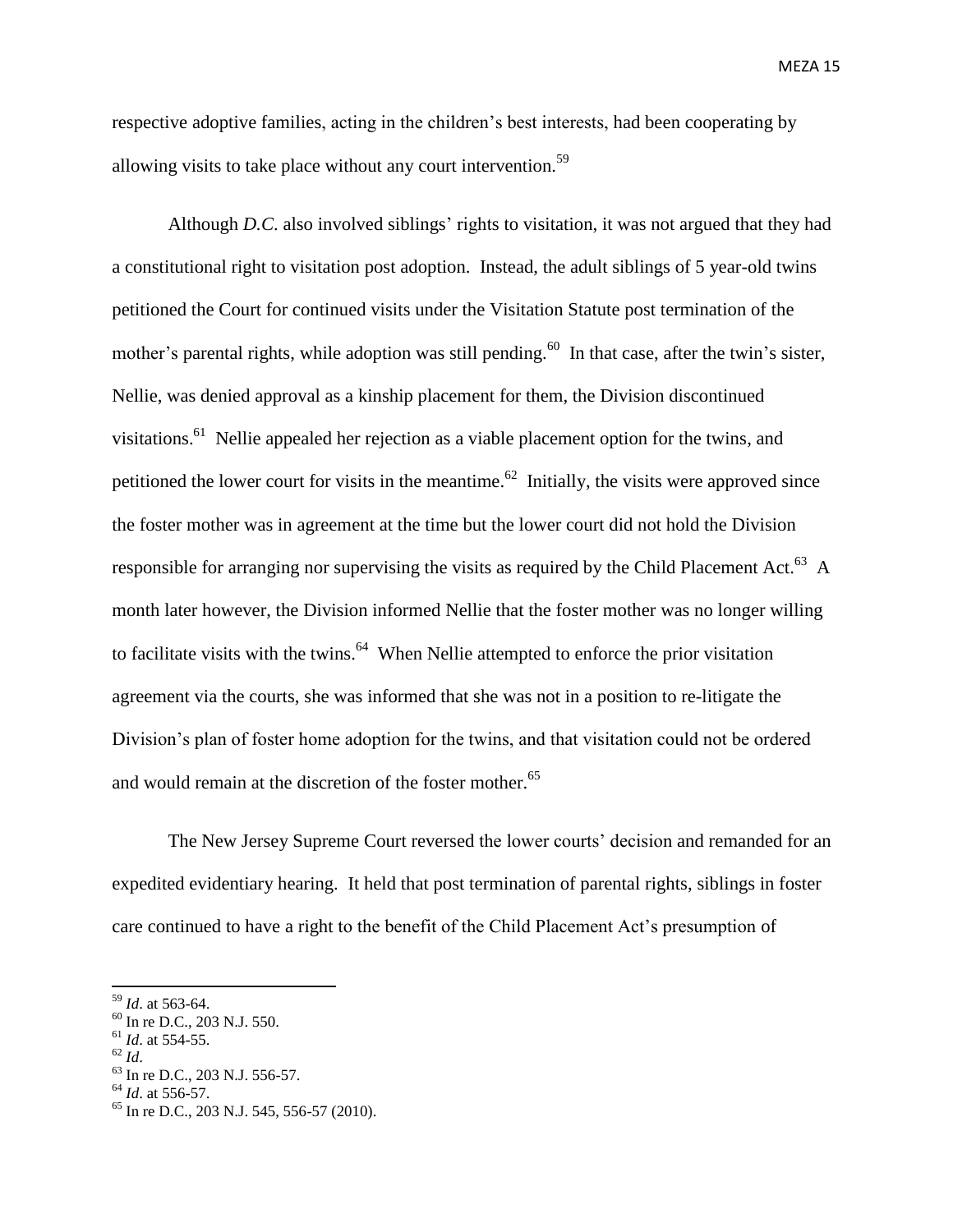continued sibling contact and visitations.<sup>66</sup> In addition, it held that post adoption Nellie was entitled to an opportunity under the Visitation Statute, to demonstrate by expert and factual evidence that the twins would suffer harm if the visits were denied.<sup>67</sup> Among the factors the court below was charged with considering was whether or not Nellie was ever a full-time caregiver for the twins,<sup>68</sup> the relationship, if any, existing among the siblings and the effect denial of the visitation would have on the petitioning siblings.<sup>69</sup> In the Court's view, if harm is demonstrated, then the "diminution of parental autonomy would be a proper exchange for the protection of the child [ren] under [it's] constitutional parens patriae jurisdiction.<sup>70</sup>

Prior to *D.C*., the court had not recognize a sibling's standing to petition the court for post adoption visitation nor had it addressed visitation post termination of parental rights. In establishing that the Child Placement Act continues to protect sibling relationships post termination of parental rights, the Court effectively postponed the emotional consequences associated with legally severing a child's preexisting relationships with her siblings.<sup>71</sup> However, the Court acknowledged that avoiding the additional loss beyond adoption would be an "uphill battle" for those who try to maintain ties with their siblings over an adoptive parent's objection. A feat likely to be most challenging for children in foster care as they are often times powerless to do anything about sustaining familial contacts even prior to the termination of parental rights. 72

<sup>66</sup> *Id*. at 565-66.

<sup>67</sup> *Id*. at 574-75.

<sup>&</sup>lt;sup>68</sup> N.J.S.A. § 9:7-1(b)(8)(c) ("[I]t shall be prima facie evidence that visitation is in the child's best interest if the applicant had, in the past, been a full-time caretaker for the child.").

In re D.C., 203 N.J. 575-76.

<sup>70</sup> *Id*. at 577.

 $71$  In re the Adoption by W.P. and M.P., 163 N.J. 173-74.

<sup>&</sup>lt;sup>72</sup> New Jersey Task Force on Child Abuse and Neglect Staffing and Oversight Review Subcommittee (NJTFCAN), Sixth Annual Report to Governor Chris Christie and the New Jersey Legislature, Proceeding and Findings for the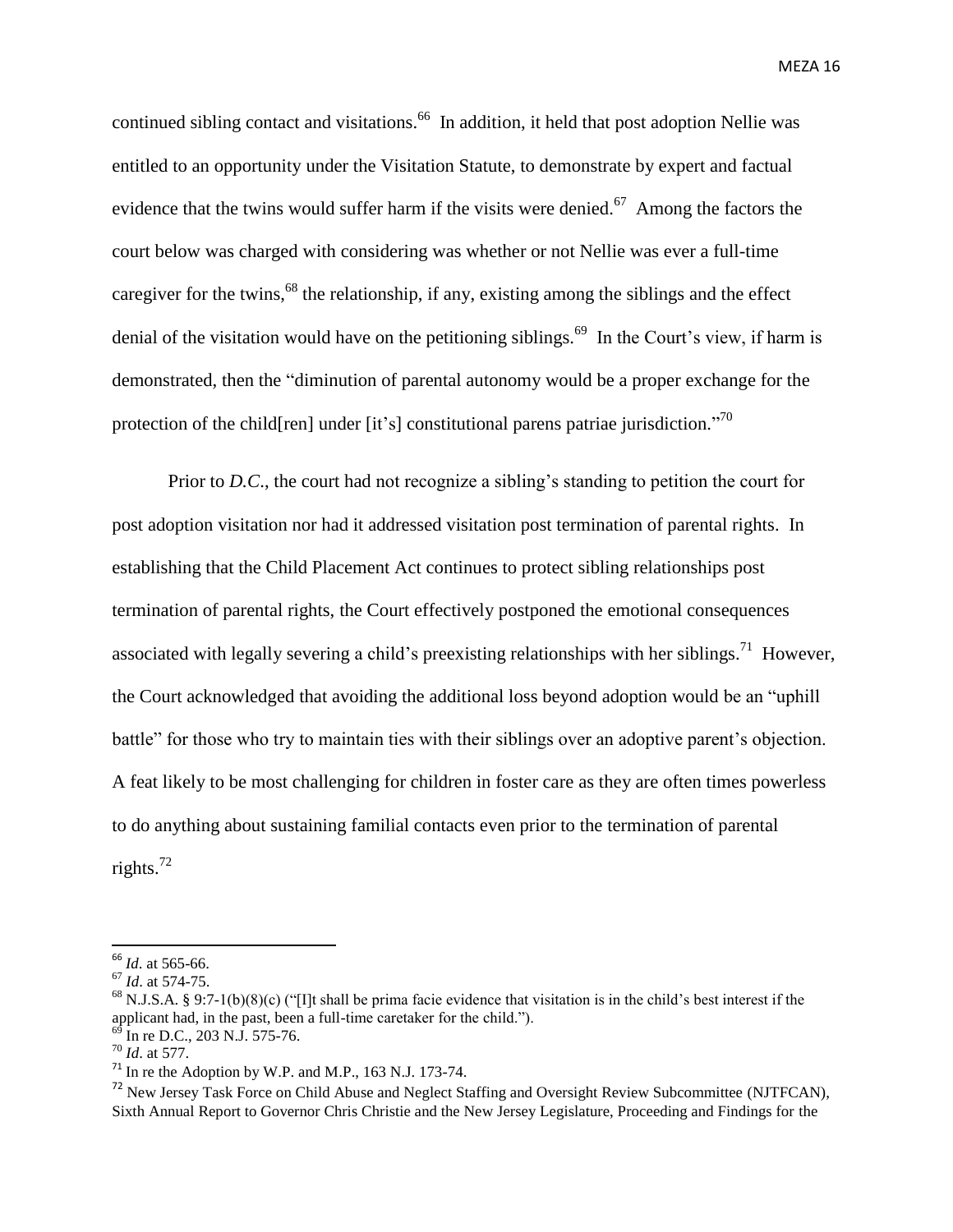Additionally, by injecting the no harm standard into the Visitation Statute, the Court grounded its authority to enforce and impose post adoption visitation agreements in its constitutional parens patriae jurisdiction in the absence of legislative authority. At the same time, the Court appealed to the putative adoptive parents' altruism by asking that they embrace the children's unique circumstances as they are and not pretend that "a deep bond between siblings who have been adopted does not exist. $1^{37}$  Its appeal and expressed willingness to judicially impose visitations, although under very narrowly defined circumstances to prevent additional harm to a child, is perhaps as far as the Court is able to go to protect sibling bonds post adoption without compromising the constitutionally and legislatively protected rights of the adoptive parents.

## III. Siblings Constitutional Rights to Visitation

In *SS*, the Court did not reach the constitutional question of whether siblings have a constitutional right to visitation or association with one another, and *D.C*. was decided under the State's Visitation Statute and the Court's constitutional parens patriae jurisdiction to protect children from harm. It has been argued however, that siblings have a separate liberty interest to family privacy founded on either the Federal Constitution's First Amendment right to

period of July 1, 2011 – June 30, 2012, 8 (2012)

http:www.nj.gov/news/reportsnewsletters/taskforce/SORSreport\_Jun12.pdf (last visited on 4/4/13) ("[E]ngaging families in a way that enables them to successfully reunite continues to be a challenge. One of the most important aspects of family reunification is quality, consistent visitation between parents and children and siblings while children are in out-of-home placement. The monitor's data, however, show that New Jersey's visitation practices are not meeting this goal. As a result, SORS will delve deeper into this issue in the coming year to look more closely at ways DCF can improve both the quantity and quality of visitation among family members in the child welfare system.").

 $^{73}$  In re D.C., 203 N.J. 545, 576-77 (2010).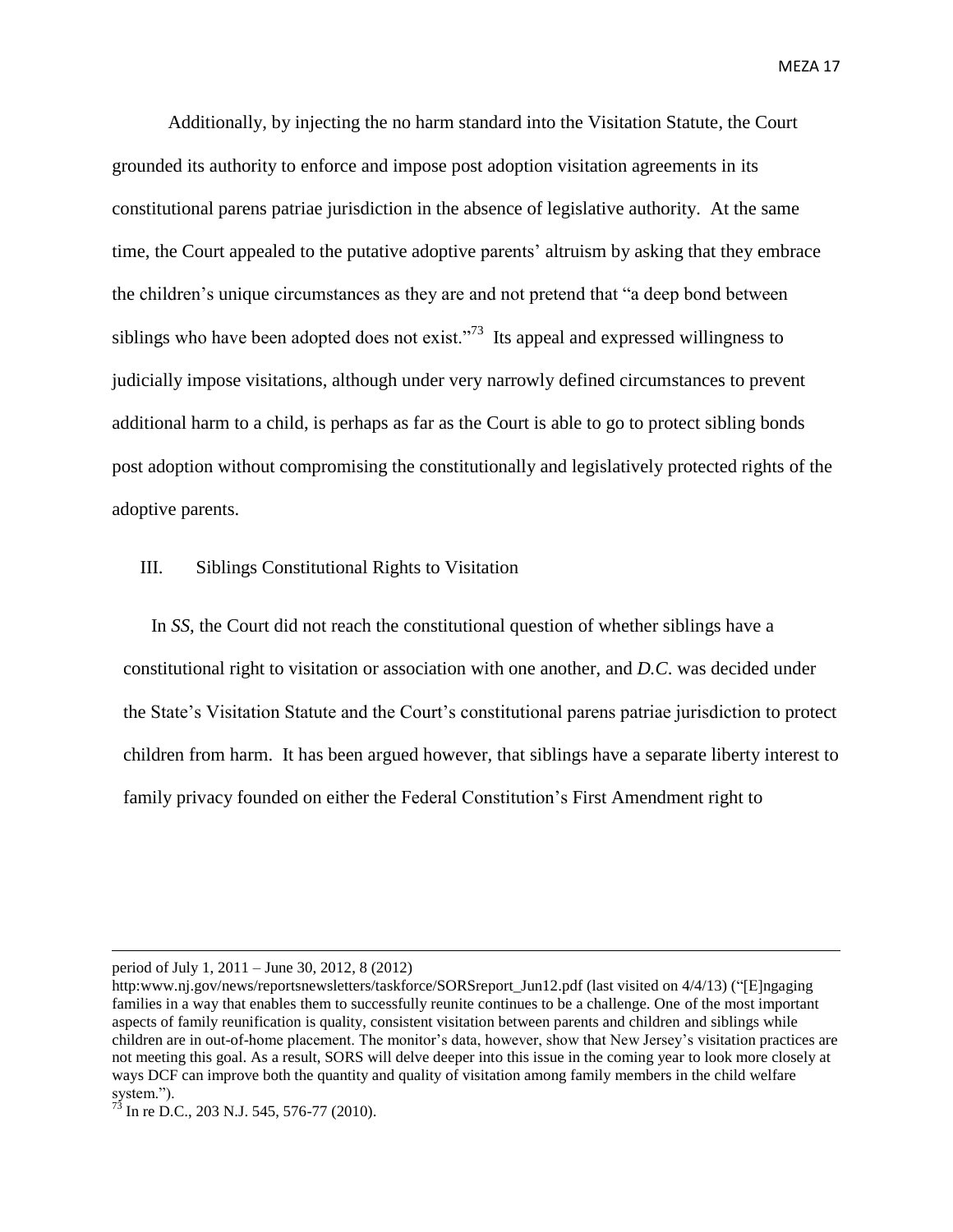association or the Fourteenth Amendment Due Process Clause right to privacy but, thus far, no court has held that a liberty interest exists on either ground.<sup>74</sup>

The United States Supreme Court had an opportunity to address the issue but denied certiorari in *Hugo P. v. George P.*, <sup>75</sup> where it was asked to determine whether or not siblings had a constitutional right to family integrity similar to the one it recognized between a parent and child in cases such as *Stanley v. Illinois*<sup>76</sup> and *Santosky v. Kramer*. <sup>77</sup> In the underlying case *Adoption of Hugo,* after weighing many factors, the trial court found that the benefit of keeping Hugo with his foster mother, who had already adopted his sister, and "avoiding the trauma of the loss of these supportive people," was outweighed by the long-term benefit of moving him "into a family of relatives who [were] better able to help him meet his potential."<sup>78</sup> There, the lower court did not give any special weight to Hugo's relationship with his sister but did include it as one of the factors it considered in determining what was in his best interests.

<sup>74</sup> Randi Mandelbaum, *Delicate Balances: Assessing the Needs and Rights of Siblings in Foster Care to Maintain Their Relationships Post- Adoption*, 41 N.M. L. REV**.** 1, 8 (2011).

<sup>75</sup> Adoption of Hugo, 700 N.E.2d 516 (1998), *cert denied* Hugo P. v. George P., 526 U.S. 1034 (1999).

<sup>&</sup>lt;sup>76</sup> Stanley v. Illinois, 405 U.S. 645, 656-57 (1972) (Holding that under the Due Process Clause of the Fourteenth Amendment, an unwed father was entitled to hearing on his fitness as a parent before his children could be taken from him in dependency proceeding.); *see also* Caban v. Mohamed, 441 U.S. 380(1979) (Where the Court held there was no demonstrable legitimate state interest in the gender-based distinction which did not permit unwed fathers to adopt their children without the mother's consent. There the putative father demonstrated substantial interest in his children as he had been providing both emotional and financial support.); *but see* Quillion v. Walcot, 434 U.S. 246 (1977), *reh' denied* 435 U.S. 918 (1978); (A unanimous court held that a putative father, who had no contact with his biological child, had no constitutional right to oppose the adoption of that child.).

<sup>77</sup> Santosky v. Kramer, 455 U.S. 745, 745-46 (1982) ("White, held that under the Due Process Clause of the Fourteenth Amendment, unwed father was entitled to hearing on his fitness as parent before his children could be taken from him in dependency proceeding instituted by the State of Illinois after the death of the children's natural mother. Stanley v. Illinois, 405 U.S. 645, 92 S. Ct. 1208, 31 L. Ed. 2d 551 (1972)The fundamental liberty interest of natural parents in the care, custody, and management of their child is protected by the Fourteenth Amendment, and does not evaporate simply because they have not been model parents or have lost temporary custody of their child to the State. A parental rights termination proceeding interferes with that fundamental liberty interest. When the State moves to destroy weakened familial bonds, it must provide the parents with fundamentally fair procedures."); *but see* Lehr v. Robertson, 463 U.S. 248, 249 (1983) (Holding the Fourteenth Amendment Due Process and Equal Protection Clauses did not require that a putative father, who had not established a relationship with his biological child nor registered with the putative father register, receive notice and a hearing before the child can be adopted. "[H]is interest in personal contact with his child acquires substantial protection under the Due Process Clause. But the mere existence of a biological link does not merit equivalent protection.").

<sup>78</sup> Adoption of Hugo, 700 N.E.2d 516, 522 (1998).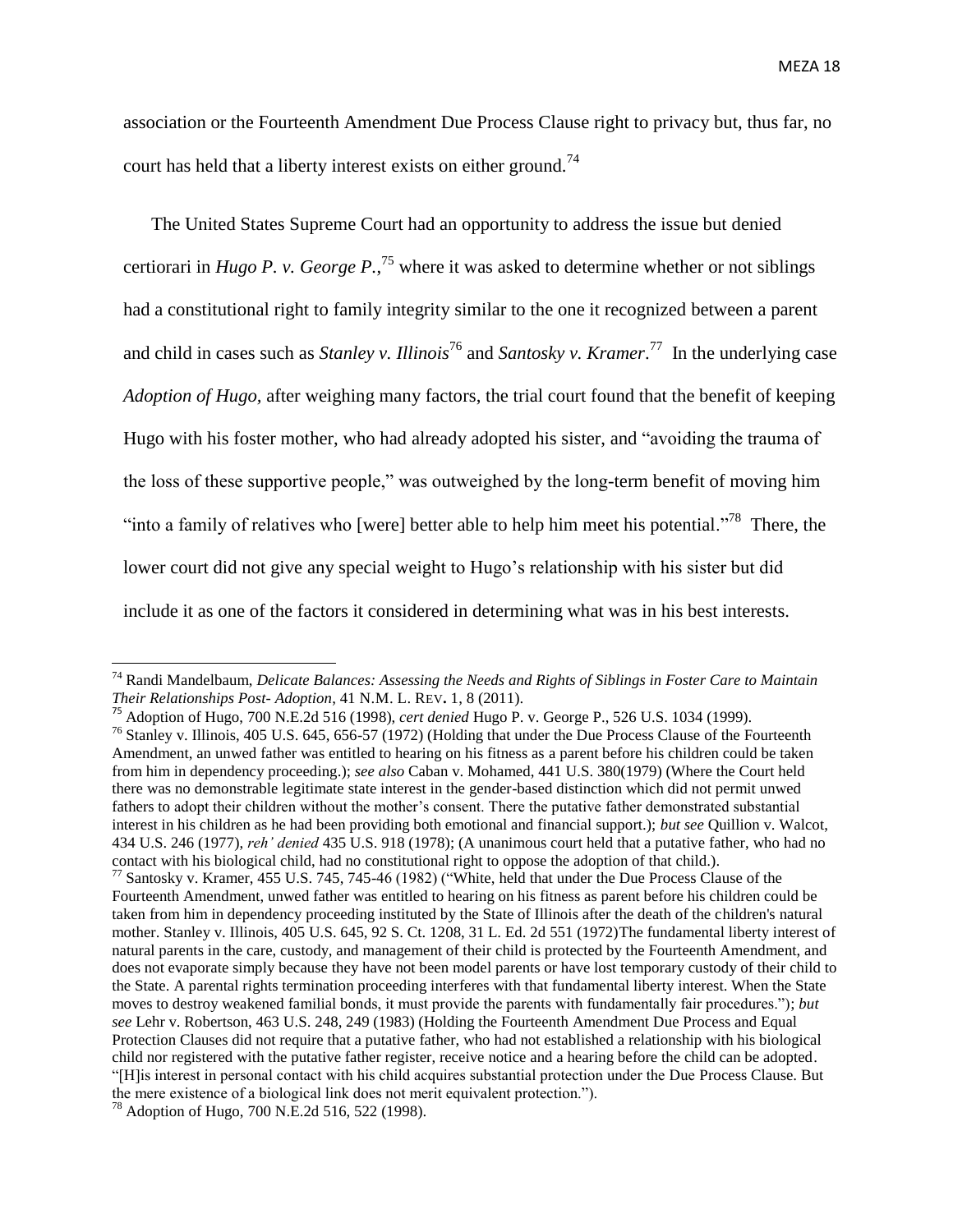By contrast, the *Troxel* court determined that a parent's fundamental right in their relationship to their children did required special weight when their decisions are challenged by a nonparent third party. The plurality in that case, established that granting visitations to a third party against the wishes of a fit parent without giving any special weight to the parent's decision was an unconstitutional infringement on her fundamental right to make decisions concerning the care, custody, and control of her children.<sup>79</sup> The Court however, did not reach the question of whether the Due Process Clause requires that all third party visitation statutes impose a showing of harm or potential harm as a condition precedent for granting the sought after visitations. Instead, its decision rested on the challenged statute's unconstitutional overbreadth and application.<sup>80</sup> Additionally, the Court opted not to establish any bright line rule regarding third party visitations as "much state-court adjudication in this context occurs on a case-by-case basis, we would be hesitant to hold that specific nonparental visitation statutes violate the Due Process Clause as a per se matter."<sup>81</sup>

In his dissent, Justice Stevens raised the issue that although the Court had not "yet had occasion to elucidate the nature of a child's liberty interests in preserving established familial or family-like bonds, it seem[ed] extremely likely that, to the extent parents and families have fundamental liberty interests in preserving such intimate relationships, so, too, do children have these interests, and so, too, must their interests be balanced in the equation.<sup>82</sup> Similarly in other contexts, the Justices have recognized children's liberty interests apart from those of their parents.<sup>83</sup> For example in *Yoder*, Justice Douglas argued in his dissent that apart from the

 $79$  Troxel v. Granville, 530 U.S. 71 (2000).

<sup>80</sup> *Id*. at 58.

<sup>81</sup> *Id*. at 73-74.

<sup>82</sup> *Id*. at 88-89 (Stevens, J., dissenting).

<sup>83</sup> Wisconsin v. Yoder, 406 U.S. 205, 243-44 (1972) ( Douglas, J., dissenting in part):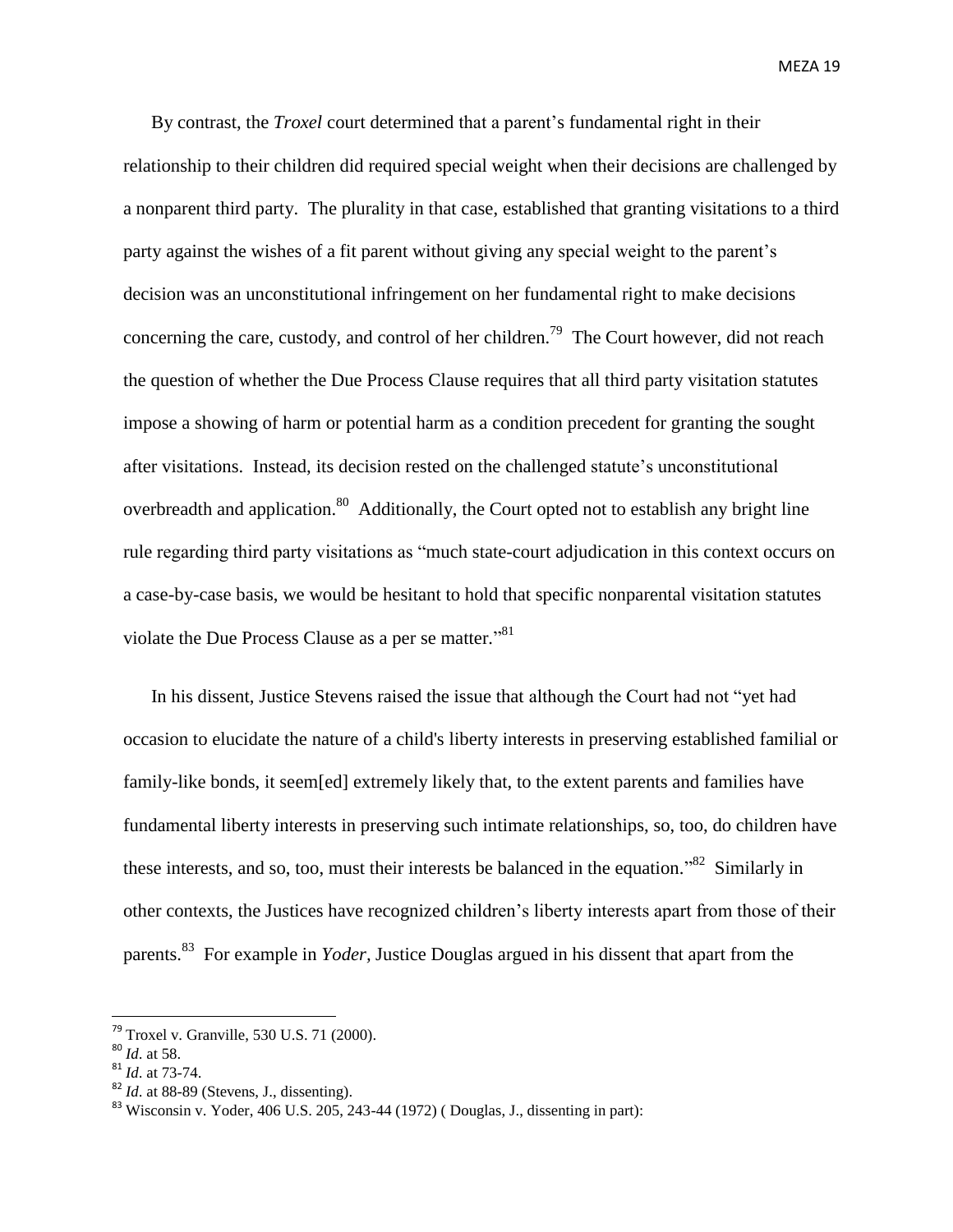parents' right to inculcate their children in their religion of choice and the State's interest in the education of its citizenry, the children's right to free exercise was also implicated in that case.<sup>84</sup> He argued that if a child's desires conflicted with his parent's and he was mature enough to express them, it would be an invasion of the child's rights to permit imposition of the parents' desires without "canvassing his views."<sup>85</sup> "[If] an Amish child desires to attend high school, and is mature enough to have that desire respected, the State may well be able to override the parents' religiously motivated objections."<sup>86</sup>

Generally the Court has recognized that, although unspecified, the individual liberty protected by the Bill of Rights necessarily includes the ability to form and preserve certain kinds of "highly personal relationships" without unjustified State interference.<sup>87</sup> "Moreover, the constitutional shelter afforded such relationships reflects the realization that individuals draw much of their emotional enrichment from close ties with others. Protecting these relationships from unwarranted state interference therefore safeguards the ability independently

Recent cases, however, have clearly held that the children themselves have constitutionally protectible interests. These children are 'persons' within the meaning of the Bill of Rights. We have so held over and over again. In *Haley v. Ohio*, 332 U.S. 596 (1948) we extended the protection of the Fourteenth Amendment in a state trial of a 15-year-old boy. *In re Gault*, 387 U.S. 1, 13 (1967), we held that 'neither the Fourteenth Amendment nor the Bill of Rights is for adults alone.' In *In re Winship*, 397 U.S. 358 (1970), we held that a 12-year-old boy, when charged with an act which would be a crime if committed by an adult, was entitled to procedural safeguards contained in the Sixth Amendment.

In Tinker v. Des Moines Independent Community School District, 393 U.S. 503 (1969), we dealt with 13-year-old, 15-year-old, and 16-year-old students who wore armbands to public schools and were disciplined for doing so. We gave them relief, saying that their First Amendment rights had been abridged. 'Students in school as well as out of school are 'persons' under our Constitution. They are possessed of fundamental rights which the State must respect, just as they themselves must respect their obligations to the State.'

*Id*. at 511.

<sup>&</sup>lt;sup>84</sup> Wisconsin v. Yoder, 406 U.S. 205, 241 (1972) (In that case, the Court held that the First and Fourteenth Amendments prevented a state from compelling that Amish parents send their children to high school after graduating from the eighth grade.).

 $\frac{5}{3}$  *Id.* at 242 (Douglas, J., dissenting in part).

<sup>86</sup> *Id*.

<sup>87</sup> Roberts v. U.S. Jaycees, 468 U.S. 609, 618-19 (1984).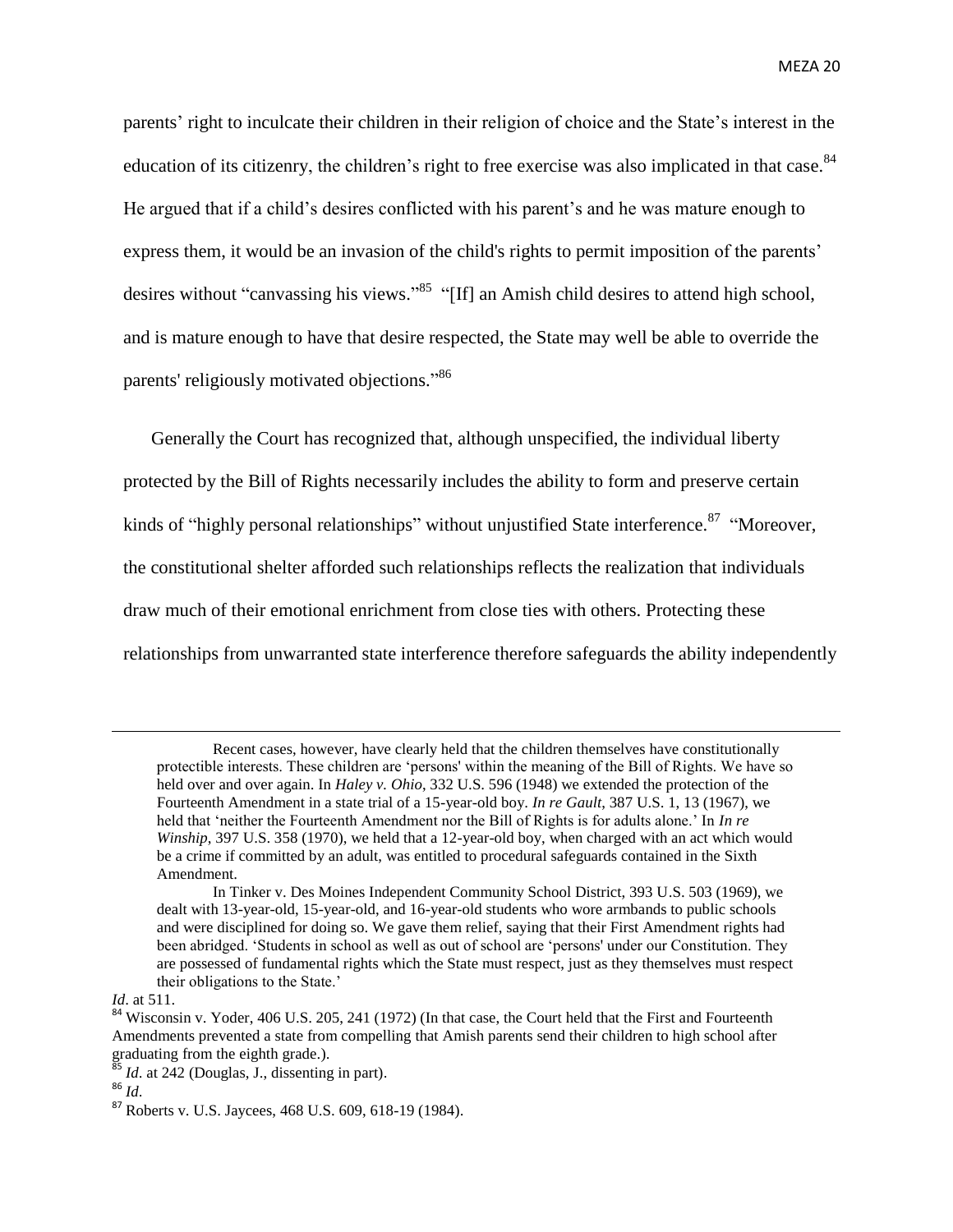to define one's identity that is central to any concept of liberty."<sup>88</sup> "[F]reedom of personal choice in matters of . . . family life is one of the liberties protected by the Due Process Clause of the Fourteenth Amendment."<sup>89</sup>

In the foster care context the Court did not find a constitutional liberty interest in statutorily created foster family relationships.<sup>90</sup> The Court reasoned that "the liberty interest in family privacy has its source, and its contours are ordinarily to be sought, not in state law, but in intrinsic human rights, as they have been understood in 'this Nation's history and tradition."<sup>91</sup> While it did not deny that in some cases liberty interests may arise from positive-law source, it indicated that in those instances it would be appropriate to determine the parties' expectations and entitlements from the state law.<sup>92</sup> However, it did indicate that in a situation where a child has been living with a foster family for several years and it is the only family she has ever known, "it is natural that the foster family should hold the same place in the emotional life of the foster child, and fulfill the same socializing functions, as a natural family."<sup>93</sup>

In *Roberts v. U.S. Jaycees*, the Court addressed the constitutional protection warranted by certain personal affiliations such as those attending to the "creation and sustenance of a family—marriage, e.g., *Zablocki v. Redhail*; childbirth, e.g., *Carey v. Population Services International*; the raising and education of children, e.g., *Smith v. Organization of Foster*  Families; and cohabitation with one's relatives e.g., *Moore v. East Cleveland*."<sup>94</sup> In determining which other types of relationships may have claim to constitutional protection

<sup>88</sup> *Id*. at 619-20.

 $89$  Cleveland Board of Education v. LaFleur, 414 U.S. 632, 639-640 (1974).

 $90$  Smith v. Org. of Foster Families, 431 U.S. 816 (1977).

<sup>91</sup> *Id*. at 845-46 (quoting *Moore v. City of East Cleveland*, 431 U.S., at 503 (1932).

<sup>92</sup> *Id*.

 $93$  Smith v. Org. of Foster Families, 431 U.S. 844-45.

<sup>&</sup>lt;sup>94</sup> Roberts v. U.S. Jaycees, 468 U.S. 619-20.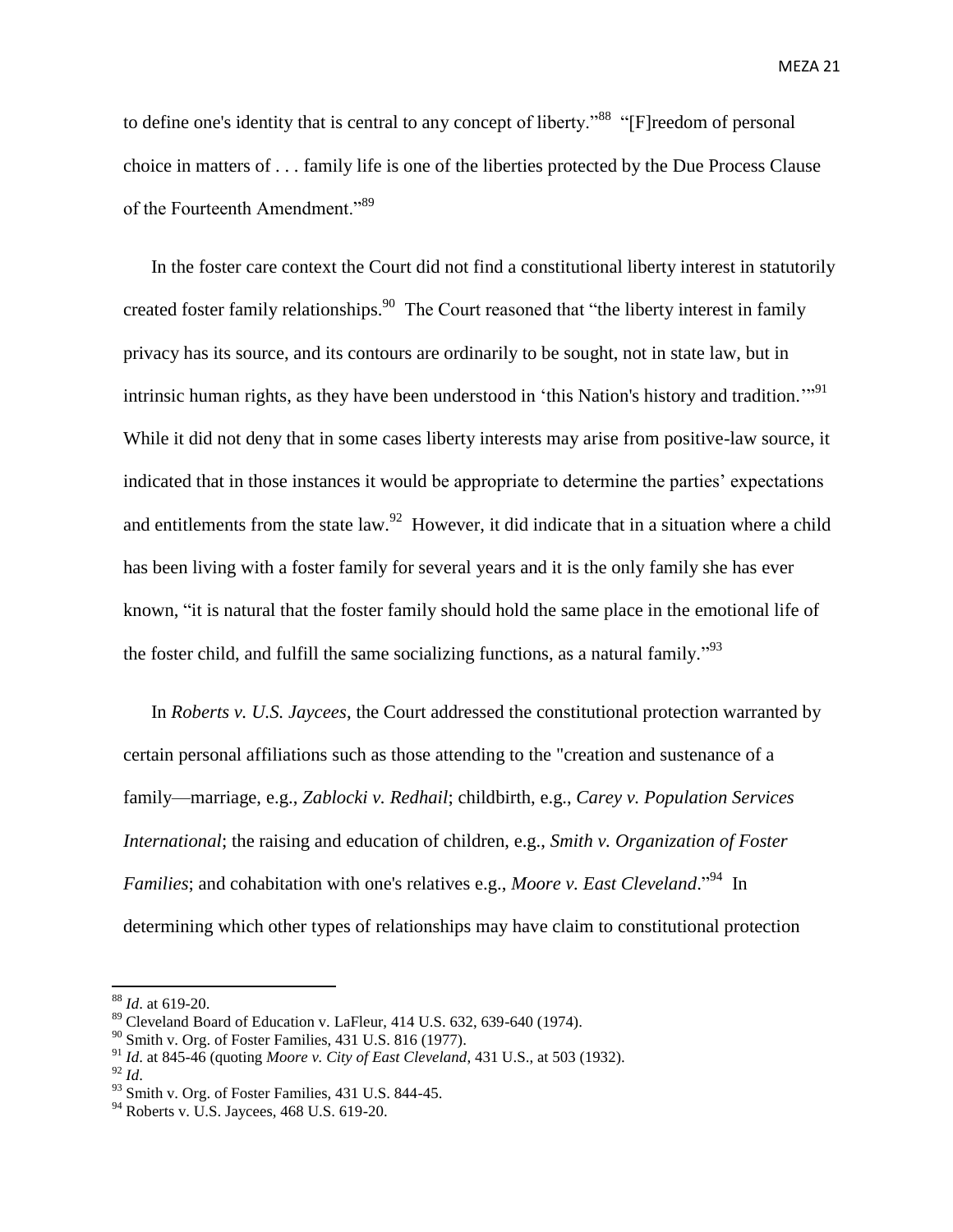limiting the States authority to interfere with an individual's freedom to enter into those associations, the court advised a careful assessment of their objective characteristics.<sup>95</sup> Similar to familial relationships, the attributes these associations are likely to have are their "relative smallness, a high degree of selectivity in decisions to begin and maintain the affiliation, and seclusion from others in critical aspects of the relationship. As a general matter, only relationships with these sorts of qualities are likely to reflect the considerations that have led to an understanding of freedom of association as an intrinsic element of personal liberty."<sup>96</sup>

Considering some of the Court's decisions and dicta, the arguments made for the constitutional protection of sibling relationships, particularly those existing prior to out-ofhome placement, under the Fourteenth Amendment Due Process right to familial privacy and the First Amendment freedom of association certainly seem to be justified. If a foster family situation could plausibly ripen into holding a similar place to that of a natural family in the life of a foster child, and certain nonfamilial associations that are likened to a family may enjoy a constitutionally protected level of freedom from State interference, it seems only logical that siblings relationships, which are the fruit of the natural family, should have similar constitutional protections.

Unfortunately, even if there were a constitutionally protected right to association with siblings or family privacy for children, it is not likely to be absolute, nor immune from State interference. Just as parents' right to family integrity may be subject to limited interference by the State, where its interests in the health, safety and welfare of its citizenry is concerned, so too will sibling rights be subject to limitations, particularly since the need for foster care

<sup>&</sup>lt;sup>95</sup> Roberts v. U.S. Jaycees, 468 U.S. 609, 620 (1984).

 $^{96}$  *Id*.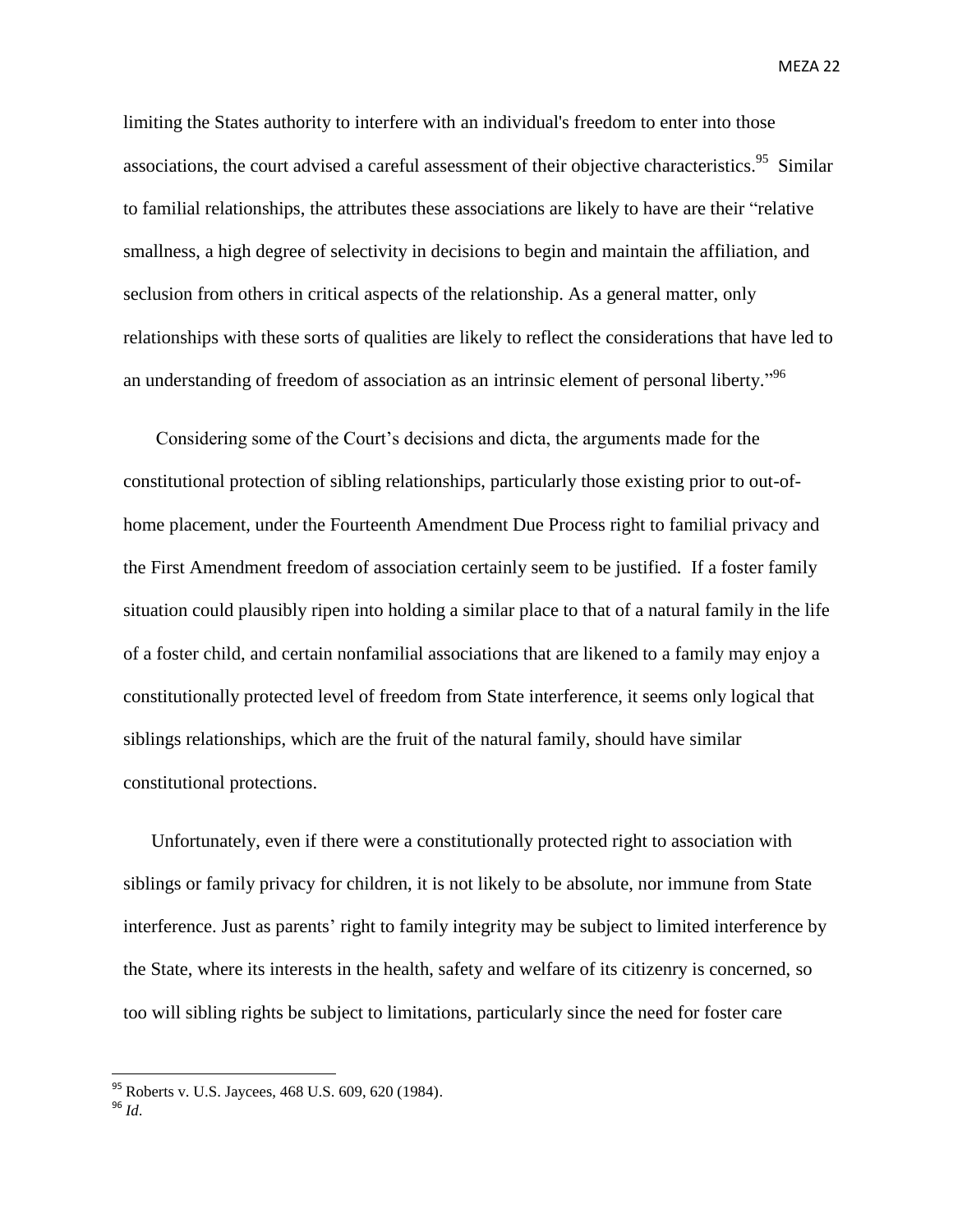placement is essentially the State's exercise of its constitutional powers in protecting its citizens. The Court has always recognized an inherent right to family autonomy when it comes to parent-child relationships, yet once a child is placed in foster care that autonomy becomes significantly limited and the State's intrusion in the realm of family privacy becomes most prevalent. So much so, that there is no guarantee parents will be able to even visit with their children with any real frequency despite the constitutional and legislative provisions in place to protect their bonds and interests and the threat of termination of parental rights looming over them.<sup>97</sup> By comparison, sibling relationships, which do not enjoy the special weight afforded to parent-child relationships when challenged, are not likely to be any less vulnerable to State intrusion even if it were afforded the same level of constitutional protections once the children enter foster care.

## IV. Conclusion

 $\overline{a}$ 

Despite the currently recognized importance of sibling relationships by the social scientists, state and federal legislatures, and courts all over the United States, and the lasting negative effects associated with their loss, children in foster care are often separated while in placement and permanently after they have been adopted. Even with the enactment of statutes on both the state and federal levels requiring that reasonable efforts are made to place siblings together during their stay in out-of-placements, less than 50 percent of children who also have siblings living in foster care are placed with their siblings.<sup>98</sup> This phenomenon is not specific to the Division in New Jersey alone, as it is the same for many child welfare agencies in other parts of

<sup>97</sup> *See generally* New Jersey DCF, Modfied Settle Agreement, *supra* note 41; *see also* Children's Rights News Blog: New Data, Same Tragic Story, supra note 45; *see* Tenessee Maintains Vital Improvement for Kids in Foster Care, *supra* note 45.

<sup>98</sup> Randi Mandelbaum, Delicate Balances: Assessing the Needs and Rights of Siblings in Foster Care to Maintain Their Relationships Post-Adoption, 41 N.M. L. REV. 1, 2 (2011).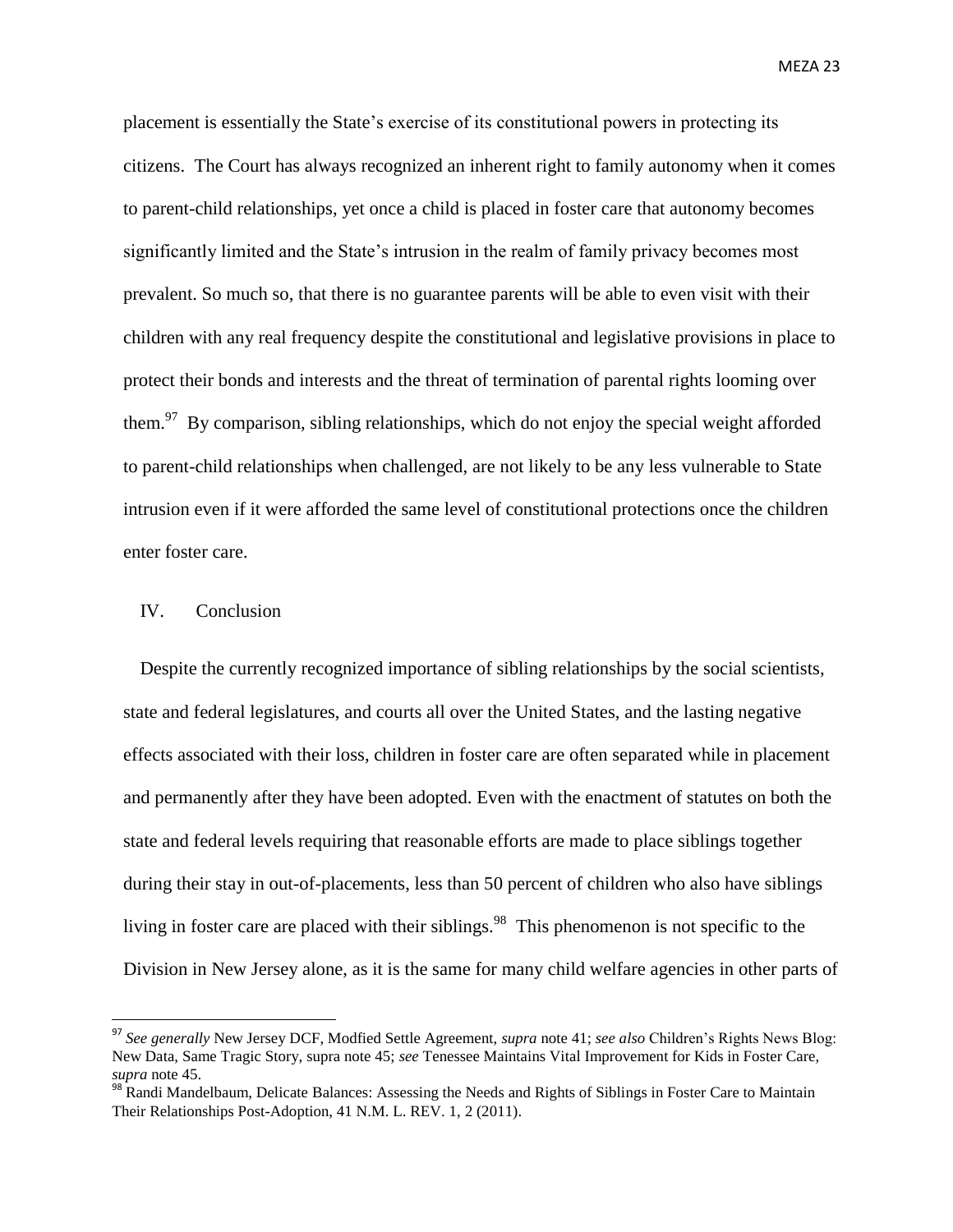the country. It is argued that a possible solution would be the recognition of a constitutional right to sibling association under the First Amendment or a right to family privacy for children under the Fourteenth Amendment Due Process Clause. However, just as parental rights to family integrity are subject to State interference when the State's interests in the health, safety, and welfare of its citizens are concerned, so too will children's rights be subject to similar limitation, and even more in the foster care context where those State interests are particularly implicated.

The New Jersey Supreme Court has advocated in its past decisions that the Legislature should weigh the importance of sibling relationships post adoption with the need to protect the familial autonomy of the newly created adoptive families. And, in its most recent case, *D.C*., the Court appealed to the putative adoptive parents of older children to consider the continuation of preexisting sibling bonds as they are not empty slates and [l]ike all of us, … is the agglomeration of all the relationships and happenstances, good and bad, of his or her lifetime.<sup>99</sup> The Court's opinions indicate that in its view, preservation of sibling bonds would be best addressed through State legislation and the parties involved.

Review of the U.S. Supreme Court decisions seems to also support this view. In *Troxel,* the Court left open how State's should handle third party petitions for visitation over a parent's objection imposing only the required special weight to parental decisions absent a showing of unfitness. <sup>100</sup> While in S*mith v. Org. of Foster Families*, it distinguished between the inherent family rights that come from a natural family and those created by statute and contracts in a foster family situation. But, it also pointed out in that case that a positive-law source may give

<sup>&</sup>lt;sup>99</sup> In re D.C., 203 N.J. 576-77.

 $100$  Troxel v. Granville, 530 U.S. 71.